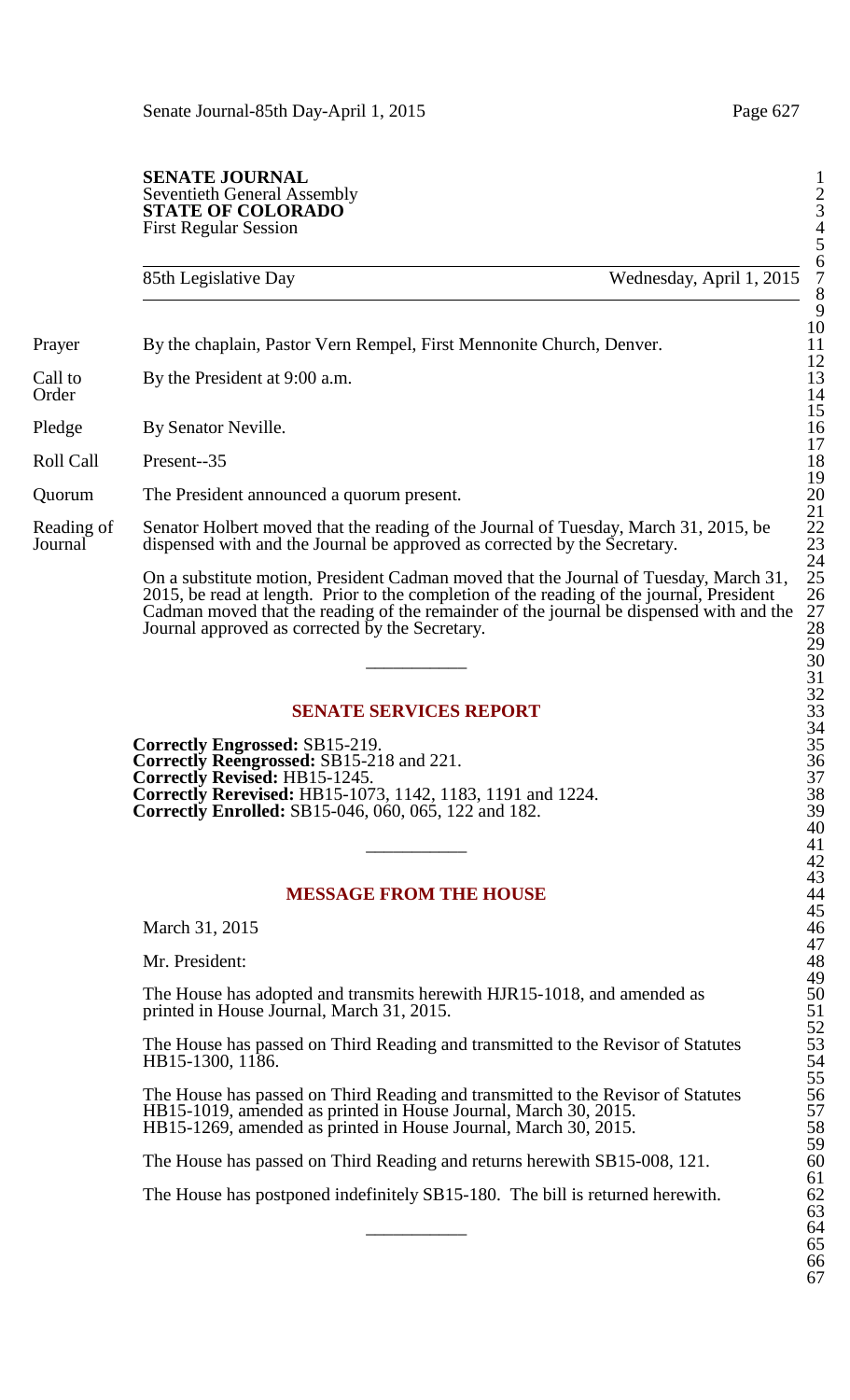# **MESSAGE FROM THE REVISOR OF STATUTES**

March 31, 2015

We herewith transmit:

Without comment, HB15-1186 and 1300. Without comment, as amended, HB15-1019 and 1269.

# **THIRD READING OF BILLS -- FINAL PASSAGE**

On third reading, the titles of the following bills were publicly read, the reading at length 18 having been dispensed with by unanimous consent:

**SB15-219** by Senator(s) Cooke and Roberts; also Representative(s) Salazar--Concerning measures to provide additional transparency to peace officer-involved shootings.

The question being "Shall the bill pass?", the roll call was taken with the following result:

|                  |            |  |                    |               |  | - - |
|------------------|------------|--|--------------------|---------------|--|-----|
| <b>YES</b><br>35 | NO         |  | <b>EXCUSED</b>     | <b>ABSENT</b> |  | 27  |
| Aguilar          | Guzman     |  | Kerr               | Scheffel      |  | 28  |
| Balmer           | Y Heath    |  | Y Lambert          | Scott         |  | 29  |
| Baumgardner      | Y Hill     |  | Y Lundberg         | Y Sonnenberg  |  | 30  |
| Carroll          | Y Hodge    |  | Y Marble           | Y Steadman    |  | 31  |
| Cooke            | Y Holbert  |  | Y Martinez Humenik | Y Todd        |  | 32  |
| Crowder          | Jahn       |  | Y Merrifield       | Ulibarri      |  | 33  |
| Donovan          | Y Johnston |  | Y Neville T.       | Woods         |  | 34  |
| Garcia           | Jones      |  | Newell             | Y President   |  | 35  |
| Grantham         | Y Kefalas  |  | Roberts            |               |  | 36  |

A majority of all members elected to the Senate having voted in the affirmative, the bill was **passed**.

Co-sponsor(s) added: Aguilar, Balmer, Baumgardner, Carroll, Crowder, Donovan, Garcia, 42 Grantham, Guzman, Heath, Hill, Hodge, Holbert, Jahn, Johnston, Jones, Kefalas, Kerr, 43 Lambert, Lundberg, Marble, Martinez Humenik, Merrifield, Neville T., Newell, Scheffel, 44 Scott, Sonnenberg, Steadman, Todd, Ulibarri and Woods. 45

**HB15-1245** by Representative(s) Vigil; also Senator(s) Sonnenberg--Concerning the authority of the state board of land commissioners to use a specified portion of the investment and development fund moneys for asset maintenance.

The question being "Shall the bill pass?", the roll call was taken with the following result:

|                  |            |  |                           |               |  | ິ  |
|------------------|------------|--|---------------------------|---------------|--|----|
| <b>YES</b><br>35 | NO         |  | <b>EXCUSED</b>            | <b>ABSENT</b> |  | 55 |
| Aguilar          | Guzman     |  | Kerr                      | Scheffel      |  | 56 |
| Balmer           | Y Heath    |  | Y Lambert                 | Scott         |  | 57 |
| Baumgardner      | Y Hill     |  | Y Lundberg                | Y Sonnenberg  |  | 58 |
| Carroll          | Y Hodge    |  | Y Marble                  | Y Steadman    |  | 59 |
| Cooke            | Y Holbert  |  | Y Martinez Humenik Y Todd |               |  | 60 |
| Crowder          | Y Jahn     |  | Y Merrifield              | Ulibarri      |  | 61 |
| Donovan          | Y Johnston |  | Y Neville T.              | Woods         |  | 62 |
| Garcia           | Jones      |  | Y Newell                  | President     |  | 63 |
| Grantham         | Y Kefalas  |  | Roberts                   |               |  | 64 |

A majority of all members elected to the Senate having voted in the affirmative, the bill 67 was **passed**.

Co-sponsor(s) added: Johnston. 70<br>
71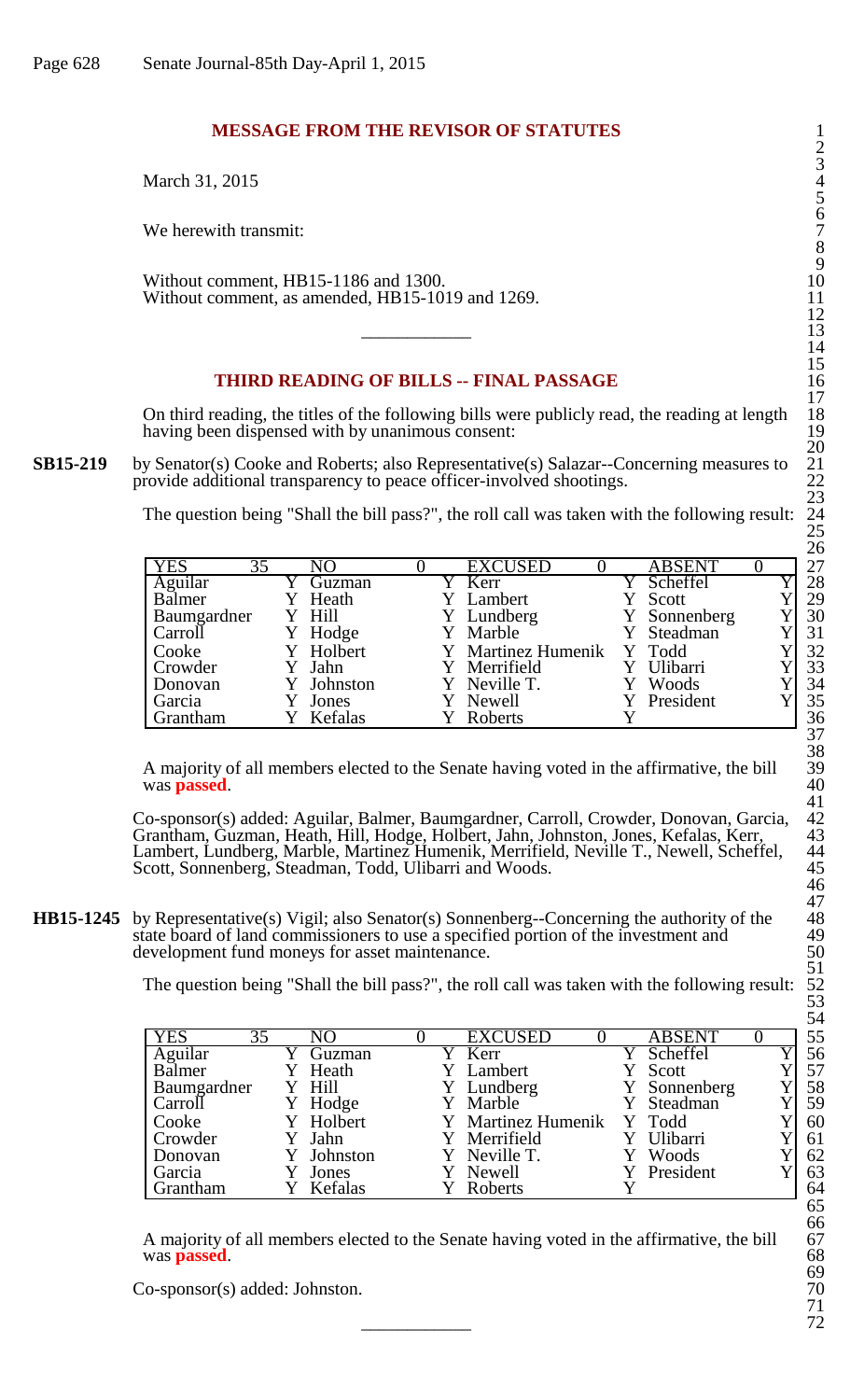Upon request of Majority Leader Scheffel, **SB15-204, SB15-234, SB15-249, and** 2 **SB15-250** were removed from the General Orders--Second Reading of Bills Consent Calendar of Wednesday, April 1 and was placed at the end of the General Orders--Second 4 Reading of Bills Calendar of Wednesday, April 1.  $\frac{6}{7}$ 

Committee On motion of Senator Holbert, the Senate resolved itself into the Committee of the of the Whole Whole for consideration of General Orders-Second Reading of Bills--Consent Cal Whole for consideration of General Orders--Second Reading of Bills--Consent Calendar, 11<br>and Senator Holbert was called to the Chair to act as Chairman. 12 and Senator Holbert was called to the Chair to act as Chairman.

#### **GENERAL ORDERS -- SECOND READING OF BILLS --CONSENT CALENDAR**

The Committee of the Whole having risen, the Chairman reported that the following bills, reading at length having been dispensed with by unanimous consent, had been considered and action taken thereon as follows:

**SB15-236** by Senator(s) Grantham, Lambert, Steadman; also Representative(s) Rankin, Hamner, Young--Concerning the reorganization of funds expended by the state historical society.

Ordered engrossed and placed on the calendar for third reading and final passage. 25

**SB15-237** by Senator(s) Lambert, Grantham, Steadman; also Representative(s) Hamner, Young, Rankin--Concerning calculations relating to appropriations to institutions of higher 29 education, and, in connection therewith, clarifying calculations required pursuant to 30 sections 23-18-304 and 23-18-305, Colorado Revised Statutes, and delaying performance funding calculations pursuant to section 23-1-108, Colorado Revised Statutes. 32

Ordered engrossed and placed on the calendar for third reading and final passage. 34

**SB15-238** by Senator(s) Steadman, Grantham, Lambert; also Representative(s) Hamner, Young, Rankin--Concerning the allowable uses of moneys in the general fund exempt account that are designated to benefit students attending institutions of higher education.

Ordered engrossed and placed on the calendar for third reading and final passage. 41

**SB15-243** by Senator(s) Lambert, Grantham, Steadman; also Representative(s) Young, Hamner, Rankin--Concerning a prohibition on the transfer of state-operated beds under the waiver 45 for home- and community-based services for individuals with intellectual and 46 developmental disabilities.

Ordered engrossed and placed on the calendar for third reading and final passage.

**SB15-244** by Senator(s) Grantham, Lambert, Steadman; also Representative(s) Rankin, Hamner, Young--Concerning the transfer of moneys to offset the federal government's recoupment of mineral lease payments to the state.

Ordered engrossed and placed on the calendar for third reading and final passage. 56

**SB15-245** by Senator(s) Grantham, Steadman, Lambert; also Representative(s) Young, Hamner, Rankin--Concerning the provision of state funding for natural hazard mapping.

Ordered engrossed and placed on the calendar for third reading and final passage. 62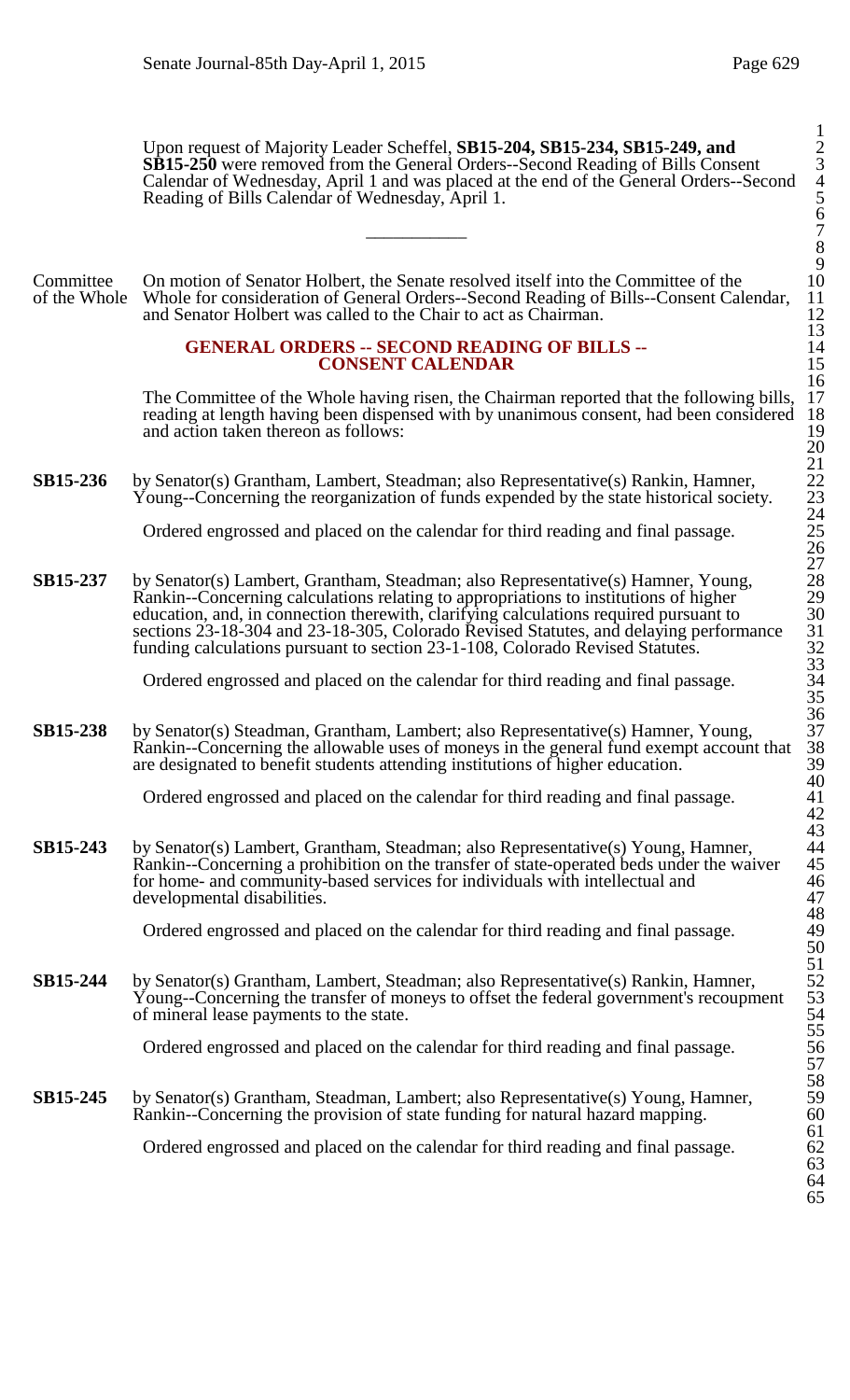**SB15-246** by Senator(s) Lambert, Grantham, Steadman; also Representative(s) Rankin, Hamner, Young--Concerning modifications to accommodate certain statewide financial information 2 technology systems in the department of personnel.

Ordered engrossed and placed on the calendar for third reading and final passage. 5

**SB15-248** by Senator(s) Lambert, Grantham, Steadman; also Representative(s) Hamner, Young, Rankin--Concerning the repeal of the state facility security fund.

Ordered engrossed and placed on the calendar for third reading and final passage.

**SB15-251** by Senator(s) Lambert, Grantham, Steadman; also Representative(s) Hamner, Young, Rankin--Concerning the exclusion of appropriations for real property lease-purchase 15 payments from the basis for the calculation of the general fund reserve. 16

Ordered engrossed and placed on the calendar for third reading and final passage.

### **ADOPTION OF THE REPORT OF THE COMMITTEE OF THE WHOLE --** 23 **CONSENT CALENDAR**

On motion of Senator Holbert, the report of the Committee of the Whole was **adopted** on 27 the following roll call vote:

| <b>YES</b><br>35 | NO         |  | <b>EXCUSED</b>            | <b>ABSENT</b> |  | 31 |
|------------------|------------|--|---------------------------|---------------|--|----|
| Aguilar          | Guzman     |  | Y Kerr                    | Scheffel      |  | 32 |
| Balmer           | Heath      |  | Y Lambert                 | Scott         |  | 33 |
| Baumgardner      | Y Hill     |  | Y Lundberg                | Y Sonnenberg  |  | 34 |
| Carroll          | Y Hodge    |  | Y Marble                  | Y Steadman    |  | 35 |
| Cooke            | Y Holbert  |  | Y Martinez Humenik Y Todd |               |  | 36 |
| Crowder          | Y Jahn     |  | Y Merrifield              | Ulibarri      |  | 37 |
| Donovan          | Y Johnston |  | Y Neville T.              | Woods         |  | 38 |
| Garcia           | Jones      |  | Y Newell                  | Y President   |  | 39 |
| Grantham         | Kefalas    |  | Roberts                   |               |  | 40 |

The Committee of the Whole took the following action:

Passed on second reading: SB15-236, SB15-237, SB15-238, SB15-243, SB15-244, SB15-245, SB15-246, SB15-248, SB15-251. 46  $\frac{47}{48}$ 

On motion of Majority Leader Scheffel, and with a majority of those elected to the Senate having voted in the affirmative, the Senate proceeded out of order for announcements.  $\frac{53}{54}$ 

Senate in recess. Senate reconvened.

## **MESSAGE FROM THE HOUSE**

April 1, 2015

Mr. President:

The House has adopted and transmits herewith HJR15-1017, as printed in House Journal. 68

The House has adopted and transmits herewith HJM15-1001, as printed in House Journal. 70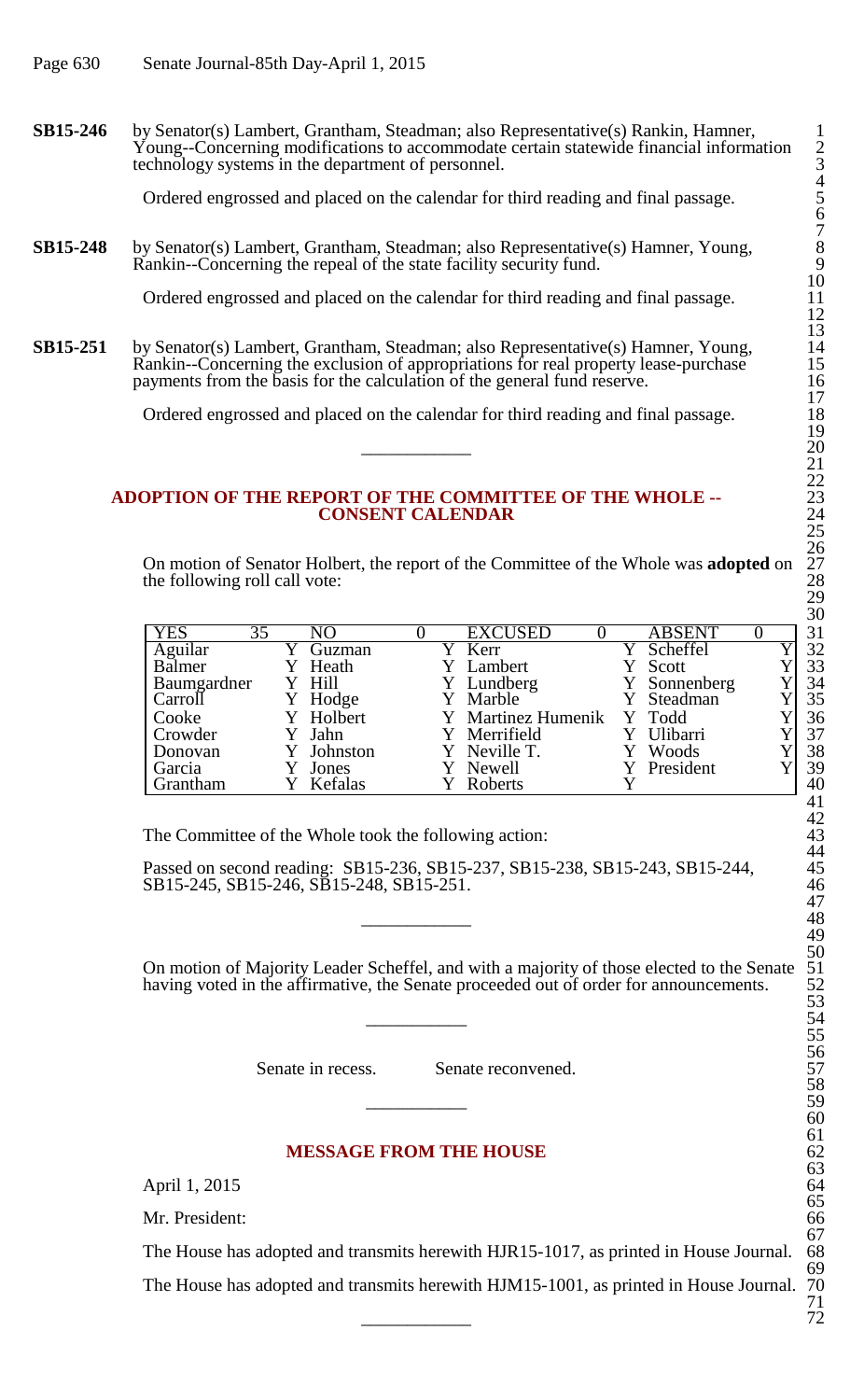On motion of Majority Leader Scheffel, and with a majority of those elected to the Senate 2 having voted in the affirmative, the Senate proceeded out of order for Introduction and Consideration of Memorials. 4  $\frac{5}{6}$ 

## **INTRODUCTION AND CONSIDERATION OF MEMORIALS**

**HJM15-1001** by Representative(s) McCann; also Senator(s) Steadman and Johnston--Memorializing former Senator Robert E. Allen.

On motion of Senator Steadman, the memorial was read at length.

On motion of Majority Leader Scheffel, and with a two-thirds majority of those elected to 16 the Senate having voted in the affirmative, Senate Rule 31 (a) was suspended to allow 17 former Representatives to speak in the well of the Senate and to allow current registered lobbyists to enter the Senate chamber and also to speak in the well.  $\frac{20}{21}$ 

Senate in recess. Senate reconvened.

On motion of Senator Steadman, the memorial was **adopted** by the following roll call vote:  $30$ 

| <b>YES</b><br>35 | NO.        |  | <b>EXCUSED</b>     | <b>ABSENT</b> |  | 33 |
|------------------|------------|--|--------------------|---------------|--|----|
| Aguilar          | Guzman     |  | Y Kerr             | Scheffel      |  | 34 |
| Balmer           | Heath      |  | Y Lambert          | Scott         |  | 35 |
| Baumgardner      | Y Hill     |  | Y Lundberg         | Y Sonnenberg  |  | 36 |
| Carroll          | Hodge      |  | Y Marble           | Y Steadman    |  | 37 |
| Cooke            | Y Holbert  |  | Y Martinez Humenik | Y Todd        |  | 38 |
| Crowder          | Y Jahn     |  | Y Merrifield       | Ulibarri      |  | 39 |
| Donovan          | Y Johnston |  | Y Neville T.       | Woods         |  | 40 |
| Garcia           | Jones      |  | Y Newell           | Y President   |  | 41 |
| Grantham         | Kefalas    |  | Roberts            |               |  | 42 |

Co-sponsor(s) added: Aguilar, Balmer, Baumgardner, Cadman, Carroll, Cooke, Crowder, 44 Donovan, Garcia, Grantham, Guzman, Heath, Hill, Hodge, Holbert, Jahn, Jones, Kefalas, 45 Kerr, Lambert, Lundberg, Marble, Martinez Humenik, Merrifield, Neville T., Newell, 46 Roberts, Scheffel, Scott, Sonnenberg, Todd, Ulibarri and Woods. 47  $\frac{48}{49}$ 

Senate in recess. Senate reconvened.

Committee On motion of Senator Holbert, the Senate resolved itself into the Committee of the 57<br>of the Whole Whole for consideration of General Orders--Second Reading of Bills, and Senator Holbert 58 Whole for consideration of General Orders--Second Reading of Bills, and Senator Holbert 58 was called to the chair to act as Chairman. was called to the chair to act as Chairman.

## **GENERAL ORDERS -- SECOND READING OF BILLS**

The Committee of the Whole having risen, the Chairman reported that the following bills, 63 reading at length having been dispensed with by unanimous consent, had been considered 64 reading at length having been dispensed with by unanimous consent, had been considered 64 and action taken thereon as follows: and action taken thereon as follows: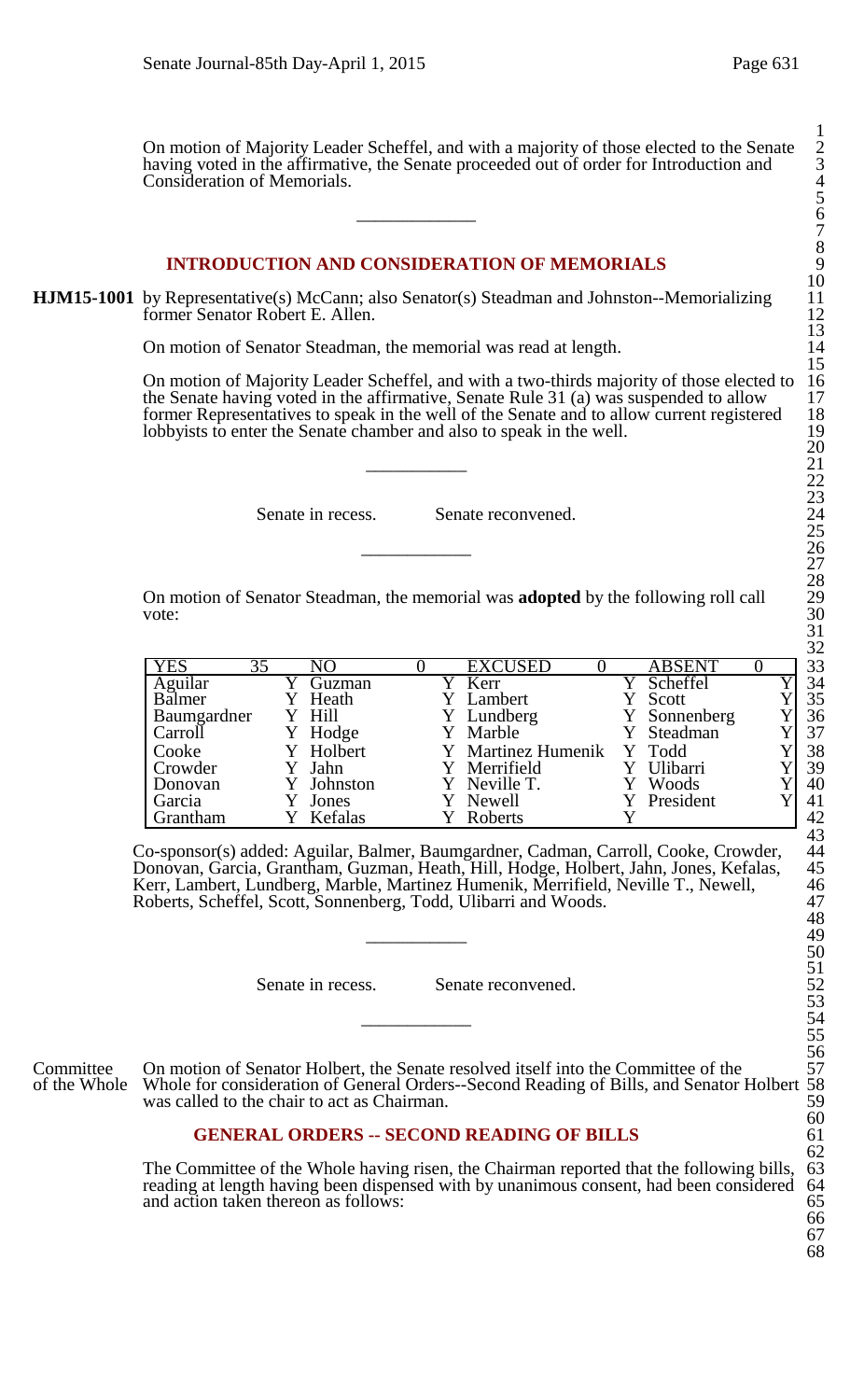**SB15-235** by Senator(s) Steadman, Grantham, Lambert; also Representative(s) Hamner, Young, 1 Rankin--Concerning increasing the amount that the general assembly may appropriate for 2 the child nutrition school lunch protection program, and, in connection therewith, making 3 an appropriation. 4

Ordered engrossed and placed on the calendar for third reading and final passage. 6

**SB15-240** by Senator(s) Steadman, Grantham, Lambert; also Representative(s) Young, Hamner, Rankin--Concerning a funding formula for independent living centers, and, in connection therewith, making an appropriation.

Amendment No. 1(L.003), by Senator Steadman.

Amend printed bill, page 6, strike line 2 and substitute "in section 15  $26 - 8.1 - 102$  (4) (b) In Title VII, section 725, standards and 16 ASSURANCES, OF THE FEDERAL "REHABILITATION ACT OF 1973", AS 17 AMENDED.". 18

Amendment No. 2(L.002), by Senator Steadman.

Amend printed bill, page 2, line 7, strike "SIGNIFICANT".

Page 2, line 25, strike "SIGNIFICANT".

Page 2, strike lines 26 and 27 and substitute "DISABILITIES.".

Page 3, strike line 1.

Page 3, line 17, before "FROM" insert "OR DIVERSION".

Page 3, strike lines 19 through 21 and substitute "LEAVING SECONDARY EDUCATION.".

Page 3, lines 24 and 25, strike "IN 34 CFR 364.4." and substitute "BY FEDERAL REGULATIONS.".

Page 3, line 26, strike "SIGNIFICANT".

Page 3, strike line 27 and substitute "INDIVIDUAL WITH: 41

 $\rm ^{1\!}{\rm (a)}\;$  A physical or mental impairment that substantially  $\rm ^{42}$ 

LIMITS ONE OR MORE MAJOR LIFE ACTIVITIES OF SUCH INDIVIDUAL;

(b) A RECORD OF SUCH AN IMPAIRMENT; OR 44

 $(c)$  BEING REGARDED AS HAVING SUCH AN IMPAIRMENT.".

Page 4, strike lines 1 through 7.

Page 4, line 9, strike "and  $(5)$ " and substitute " $(5)$ , and  $(6)$ ".

Page 4, line 11, strike "**rules.**" and substitute "**rules - repeal.**".

Page 4, line 12, after "THE" insert "BLOCK".

Page 4, after line 18 insert: 55

 $^{\prime\prime}(4)$  (a) The state department shall hire a facilitator to  $56$ ASSIST WITH THE FORMULATION OF THE RULE TO DISTRIBUTE MONEYS TO 57 INDEPENDENT LIVING CENTERS, AS REQUIRED BY SUBSECTION  $(3)$  OF THIS SECTION. 59

(b) THIS SUBSECTION  $(4)$  IS REPEALED, EFFECTIVE JULY 1, 2016.".

Renumber succeeding subsections accordingly.

Page 4, line 23, after "FACTORS." add "IF A CONSENSUS CANNOT BE REACHED, THE REMAINDER OF THE FACTOR FORMULA FUNDING SHALL BE **65**<br>RETURNED TO THE GENERAL FUND AND THE STATE DEPARTMENT SHALL **66** RETURNED TO THE GENERAL FUND AND THE STATE DEPARTMENT SHALL 666<br>SUBMIT A REPORT TO THE JOINT BUDGET COMMITTEE ON OR BEFORE 67 SUBMIT A REPORT TO THE JOINT BUDGET COMMITTEE ON OR BEFORE 67<br>JANUARY 1, 2016, EXPLAINING THAT THE INDEPENDENT LIVING CENTERS 68 JANUARY 1, 2016, EXPLAINING THAT THE INDEPENDENT LIVING CENTERS 68<br>DID NOT REACH A CONSENSUS.". DID NOT REACH A CONSENSUS.".

Page 6, line 3, after "**Appropriation.**" insert "(1)".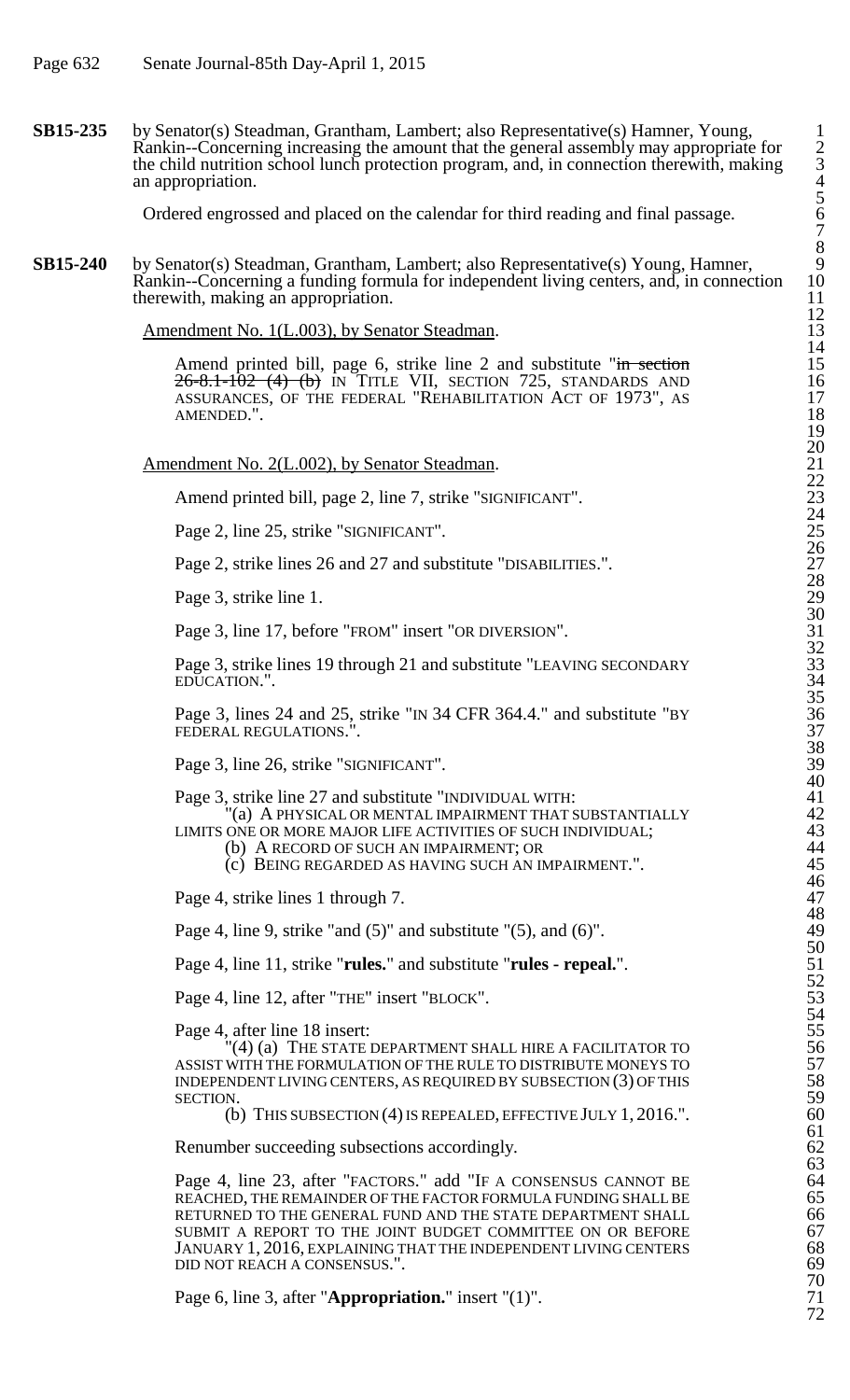Page 6, after line 7 insert: 1

 $^{\prime\prime}(2)$  It is the intent of the general assembly that up to \$20,000 of 2 the amount appropriated under subsection  $(1)$  of this section may be used by the department of human services to contract for facilitator services.". 4

As amended, ordered engrossed and placed on the calendar for third reading and final passage. passage. 8

**SB15-241** by Senator(s) Steadman, Grantham, Lambert; also Representative(s) Young, Hamner, Rankin--Concerning collaborative management of multi-agency services provided to children and families, and, in connection therewith, making an appropriation.

Ordered engrossed and placed on the calendar for third reading and final passage.

**SB15-242** by Senator(s) Grantham, Lambert, Steadman; also Representative(s) Young, Hamner, Rankin--Concerning an allocation in addition to the child welfare block grant to counties for the purpose of hiring new child welfare staff, and, in connection therewith, making an appropriation.

Amendment No. 1(L.001), by Senator Steadman.

Amend printed bill, page 3, line 4, strike "SHALL" and substitute "MAY".

As amended, ordered engrossed and placed on the calendar for third reading and final passage.  $p$ assage.  $29$ 

(For further action, see amendments to the report of the Committee of the Whole.)

Majority Leader Scheffel moved that the Committee of the Whole rise, report progress, and beg leave to sit again at 1:45 p.m. A majority of those elected to the Senate having voted in the affirmative, the motion was adopted.  $\frac{39}{40}$ 

Committee of the Whole in recess.

Senate in recess. Senate reconvened.

Call of the Senate. Call raised.

Committee of the Whole reconvened.

## **GENERAL ORDERS -- SECOND READING OF BILLS - cont'd** 63

**SB15-247** by Senator(s) Steadman, Grantham, Lambert; also Representative(s) Young, Hamner, 65<br>Rankin--Concerning the augmentation of the scope of services of the state drug assistance 66<br>program administered by the depart Rankin--Concerning the augmentation of the scope of services of the state drug assistance program administered by the department of public health and environment to authorize 67 funding for prevention, intervention, and other services, and, in connection therewith, 68 making an appropriation. 69

> Amendment No. 1, Appropriations Committee Amendment. 71 (Printed in Senate Journal, March 30, page(s) 609-610 and placed in members' bill files.) 72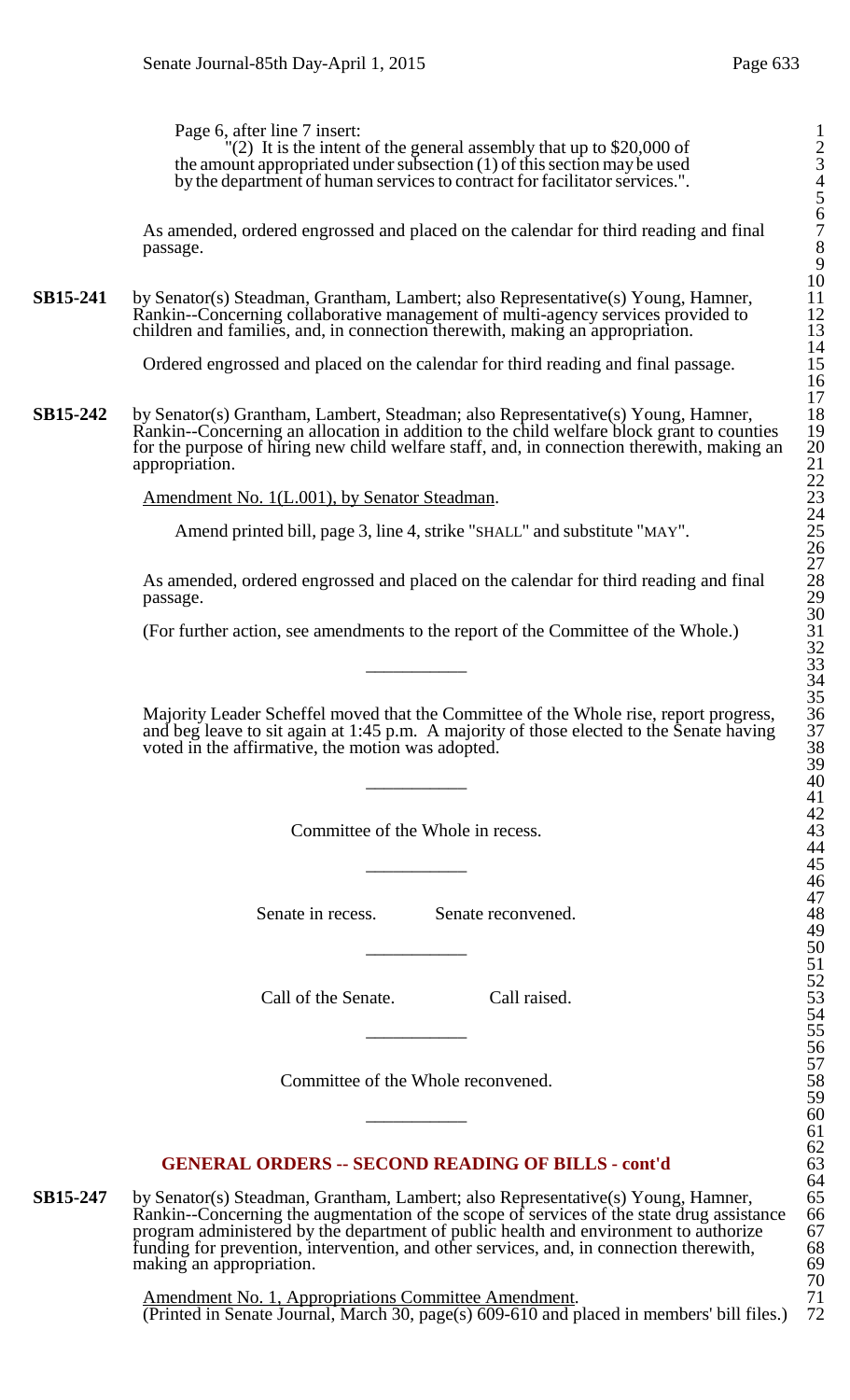## Amendment No. 2(L.003), by Senator Steadman.

Amend printed bill, page 6, line 6, strike "(d)" and substitute"(e)".

As amended, ordered engrossed and placed on the calendar for third reading and final 6  $p$ assage.  $7$ 

**SB15-239** by Senator(s) Lambert, Grantham, Steadman; also Representative(s) Young, Hamner, 10<br>Rankin--Concerning the transfer of vocational rehabilitation programs from the department 11 Rankin--Concerning the transfer of vocational rehabilitation programs from the department 11 of human services to the department of labor and employment, and, in connection 12 therewith, making an appropriation. of human services to the department of labor and employment, and, in connection 12 therewith, making an appropriation.

> Amendment No. 1, Appropriations Committee Amendment. 15 (Printed in Senate Journal, March 30, page(s) 610-613 and placed in members' bill files.) 16

> As amended, ordered engrossed and placed on the calendar for third reading and final  $p$ assage. 19

#### **SB15-249** by Senator(s) Lambert, Grantham, Steadman; also Representative(s) Hamner, Young, Rankin--Concerning a transfer from the marijuana tax cash fund to the general fund.

Ordered engrossed and placed on the calendar for third reading and final passage. 25

**SB15-250** by Senator(s) Lambert, Grantham, Steadman; also Representative(s) Hamner, Young, Rankin--Concerning capital-related transfers of moneys.

> Amendment No. 1, Appropriations Committee Amendment. 31 (Printed in Senate Journal, March 30, page(s) 610 and placed in members' bill files.) 32

Amendment No. 2(L.002), by Senator Lambert.

Amend printed bill, page 5, line 5, strike "House Bill 15-\_\_\_\_" and substitute "Senate Bill 15-236".

Page 5, line 8, strike "House Bill 15-\_\_\_\_" and substitute "Senate Bill 39  $15-236"$ . 40

Page 5, line 10, strike "House Bill 15-\_\_\_\_," and substitute "Senate Bill 15-236,". 15-236,". 43

As amended, ordered engrossed and placed on the calendar for third reading and final passage. passage. 47

**SB15-100** by Senator(s) Steadman, Guzman, Johnston; also Representative(s) Foote and McCann, Kagan--Concerning implementation of recommendations of the committee on legal services in connection with legislative review of rules and regulations of state agencies.

Laid over until Monday, April 6, retaining its place on the calendar.

**SB15-234** by Senator(s) Lambert, Grantham, Steadman; also Representative(s) Hamner, Young, Rankin--Concerning the provision for payment of the expenses of the executive, legislative, and judicial departments of the state of Colorado, and of its agencies and institutions, for  $\frac{59}{60}$  and during the fiscal year beginning July 1, 2015, except as otherwise noted. and during the fiscal year beginning July 1, 2015, except as otherwise noted.

> Amendment No. 1, Appropriations Committee Amendment. (Printed in Senate Journal, March 30, page(s) 608-609 and placed in members' bill files.)

Amendment No. 2(J.010), by Senator Newell.

Amend printed bill, page 112, line 15, in the TOTAL column strike 67 "6,583,080,651" and substitute "6,587,075,707", in the GENERAL 68 FUND column strike "966,669,336 $(M)$ " and substitute 69 "968,506,389 $(M)$ ", and in the FEDERAL FUNDS column strike  $70$ "4,069,302,328" and substitute "4,071,460,331". 71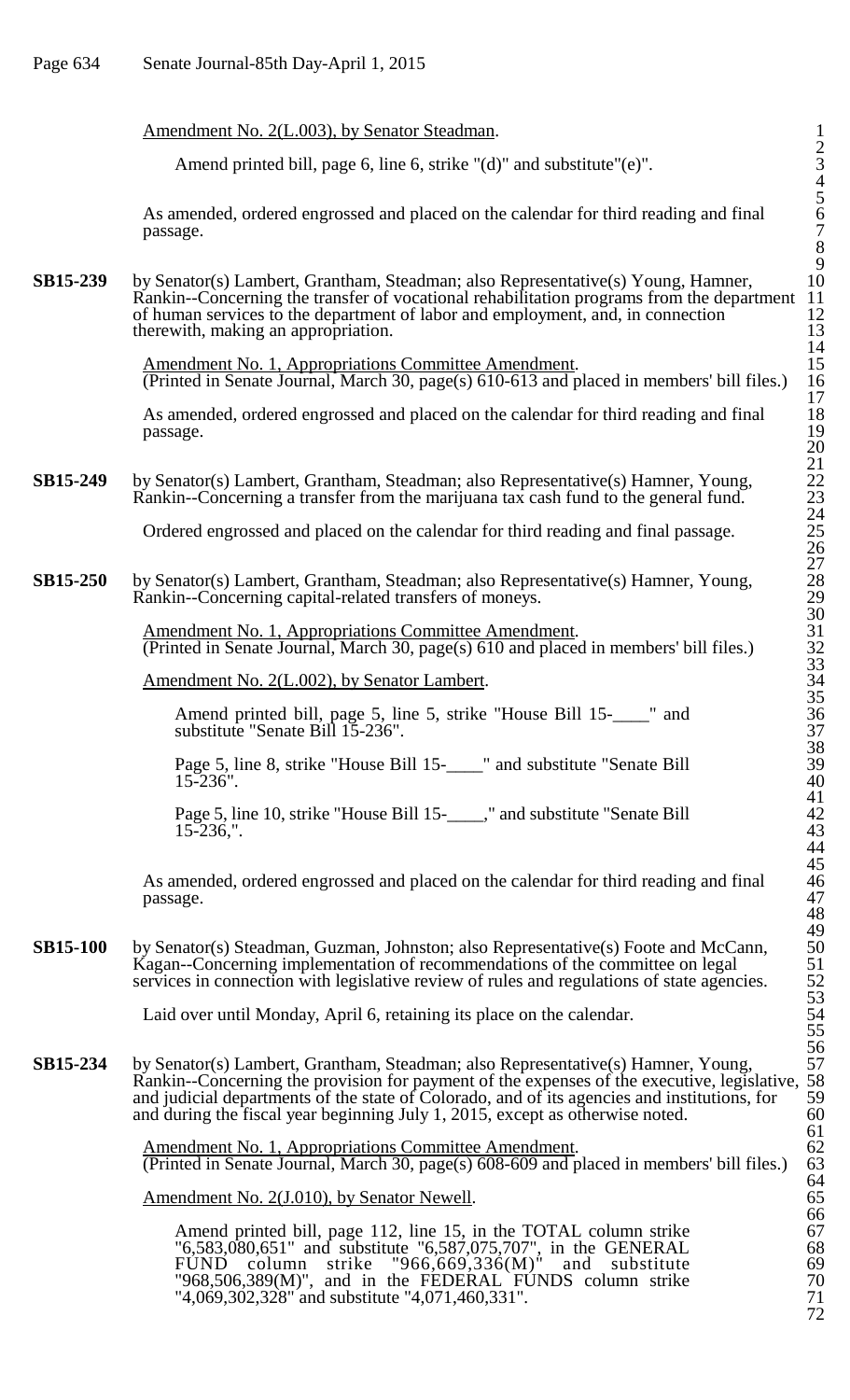Adjust affected totals accordingly. 1

PURPOSE: Adds \$3,995,056 total funds, including \$1,837,053 General Fund, to the Department of **Health Care Policy and Financing** for 4 Medical Services Premiums for eye glass materials for children. 5

|                         |             | <b>Fiscal Impact of Amendment</b> |     |             |             |            |
|-------------------------|-------------|-----------------------------------|-----|-------------|-------------|------------|
| Department              | GF          | CF                                | RF  | FF          | Total       | <b>FTE</b> |
| <b>Health Care</b>      |             |                                   |     |             |             |            |
| Policy and<br>Financing | \$1,837,053 | \$0                               | \$0 | \$2,158,003 | \$3,995,056 | $0.0\,$    |

Amendment No. 3(J.009), by Senator Donovan.

Amend printed bill, page 292, after line 8 insert:

| ITEM &          | <b>GENERAL</b>   | 1 I<br>18 |
|-----------------|------------------|-----------|
| <b>SUBTOTAL</b> | <b>TND</b><br>FТ | 19        |
| ۲IJ             | ۰D               | 20        |
|                 |                  |           |

| "Rural Economic   |         |           | 23            |
|-------------------|---------|-----------|---------------|
| Development       |         |           | 24            |
| Initiative Grants | 750,000 | 750,000". | 25            |
|                   |         |           | $\sim$ $\sim$ |

Adjust affected totals accordingly.

PURPOSE: Provides \$750,000 General Fund for rural economic development initiative grants in the Department of **Local Affairs**.

|                      | っっ        |     |     |     |           |            |          |
|----------------------|-----------|-----|-----|-----|-----------|------------|----------|
| Department           | GF        | CF  | RF  | FF  | Total     | <b>FTE</b> | 33       |
| <b>Local Affairs</b> | \$750,000 | \$0 | \$0 | \$0 | \$750,000 | 0.0        | 34<br>__ |

## Amendment No. 4(J.036), by Senators Kefalas and Crowder.

Amend printed bill, page 590, after line 17 insert:

<sup>41</sup> "**SECTION 21. Appropriation to the department of human** <sup>42</sup> **services for the fiscal year beginning July 1, 2014.** In Session Laws 43 of Colorado 2014, **amend** section 10 (1) (c) of chapter 259, (HB 44 14-1317), as follows:<br>Section 10.

Appropriation. (1) In addition to any other appropriation, there is hereby appropriated to the department of human services, for the fiscal year beginning July 1, 2014, the sum of \$9,922,744, or so much thereof as may be necessary, to be allocated for the implementation of this act as follows:

 $(c)$  \$1,216,781 federal funds for modifications to the child care automated tracking system; SYSTEM. OF THESE FUNDS, \$897,000 SHALL REMAIN AVAILABLE UNTIL JUNE 30, 2016;".

Renumber succeeding section accordingly.

PURPOSE: Allows \$897,000 federal funds appropriated in 2014-15 for<br>the Department of **Human Services'** Child Care Automated Tracking 58<br>System (CHATS) to remain available for expenditure through June 30, 59 the Department of **Human Services'** Child Care Automated Tracking 58 System (CHATS) to remain available for expenditure through June 30, 59<br>2016. 60  $2016.$  60

|                |     | <b>Fiscal Impact of Amendment</b> |     |     |       |            |
|----------------|-----|-----------------------------------|-----|-----|-------|------------|
| Department     | GF  | ΓF                                | RF  | FF  | Total | <b>FTE</b> |
| Human Services | \$0 | \$0                               | \$0 | \$0 | \$0   | 0.0        |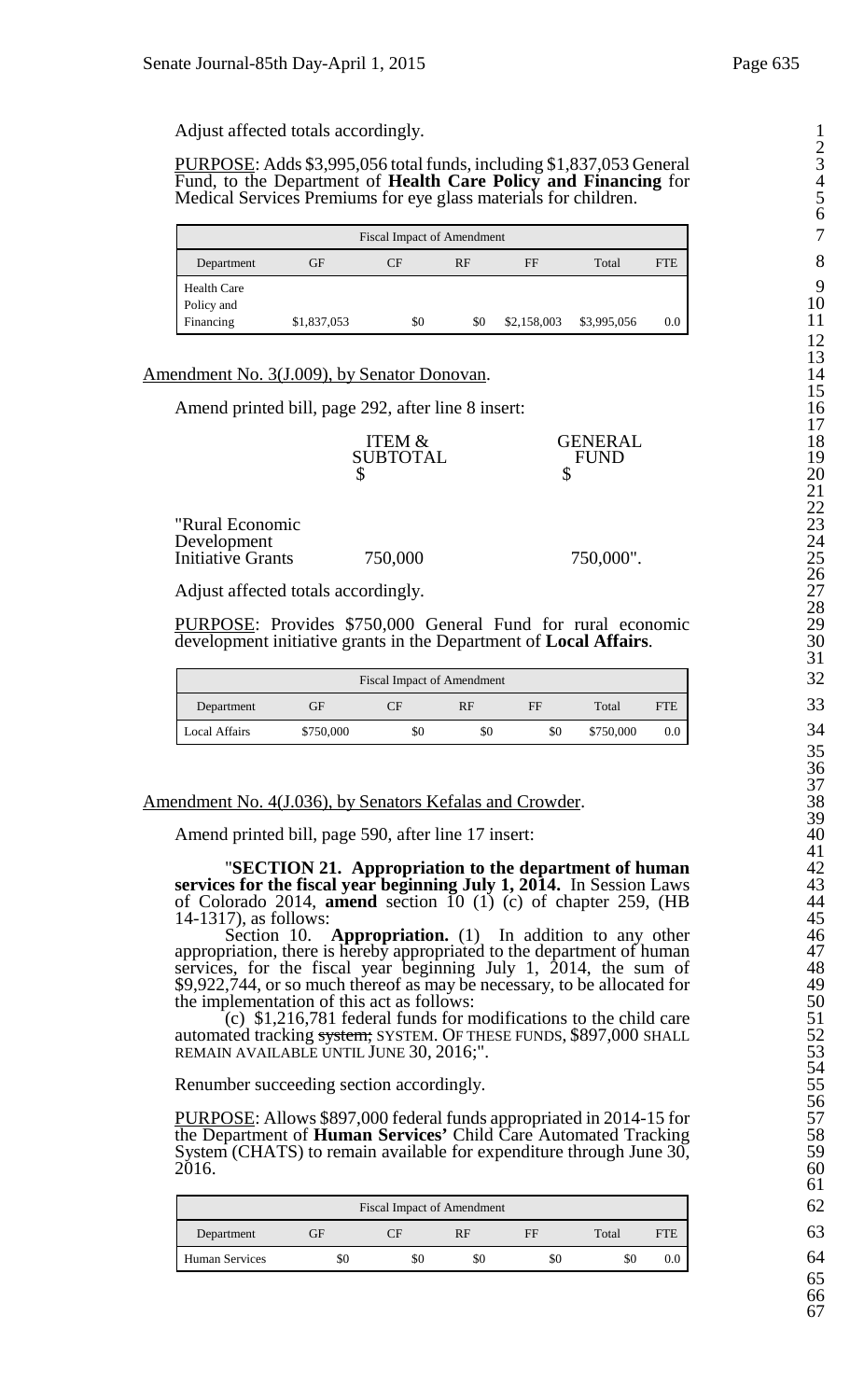As amended, ordered engrossed and placed on the calendar for third reading and final 1  $p$ assage.  $2$ 

(For further action, see amendments to the report of the Committee of the Whole.) 4

**SB15-255** by Senator(s) Lambert, Grantham, Steadman; also Representative(s) Hamner, Young--Concerning the deposit of twenty million dollars of state severance tax revenues in the general fund. 9

Ordered engrossed and placed on the calendar for third reading and final passage.

**SB15-204** by Senator(s) Newell and Lundberg, Aguilar, Baumgardner, Carroll, Cooke, Crowder, Grantham, Guzman, Hodge, Holbert, Johnston, Kefalas, Kerr, Lambert, Marble, Martinez 15 Humenik, Merrifield, Scott, Steadman, Todd, Ulibarri, Woods; also Representative(s) 16 Singer, Garnett, Kraft-Tharp, Lebsock, Lee, Lontine, McCann, Melton, Moreno, 17 Primavera, Rankin, Rosenthal, Ryden, Salazar, Tate, Tyler, Winter, Young--Concerning the 18 independent functioning of the office of the child protection ombudsman. 19

Laid over until Monday, April 6, retaining its place on the calendar. 21

## **AMENDMENTS TO THE REPORT OF THE COMMITTEE OF THE WHOLE** 26

**SB15-242** by Senator(s) Grantham, Lambert, Steadman; also Representative(s) Young, Hamner, 29 Rankin--Concerning an allocation in addition to the child welfare block grant to counties 30 for the purpose of hiring new child welfare staff, and, in connection therewith, making an 31 appropriation.  $\frac{32}{2}$ 

> Senator Newell moved to amend the Report of the Committee of the Whole to show that the 34 following Newell floor amendment, (J.002) to SB15-242, did pass, and that SB15-242, as 35 amended, did pass. 36

Amend printed bill, page 4, line 11, strike "\$6,320,443" and substitute 39 "\$8,543,855". 40

Page 4, line 13, strike "\$5,714,028" and substitute "\$7,714,028" and 42 strike "\$606,415" and substitute "\$829,827". 43

Page 4, line 16, strike "\$6,034,925," and substitute "\$8,258,337," and strike "\$5,428,510" and substitute "\$7,428,510".

Page 4, line 17, strike "\$606,415" and substitute "\$829,827".

Page 5, line 1, strike "\$87,704" and substitute "\$98,361".

Less than a majority of all members elected to the Senate having voted in the affirmative, the amendment to the report of the Committee of the Whole **lost** on the following roll call 54 vote:  $55$ 

| <b>YES</b>  | NO        | 18 | <b>EXCUSED</b>     | <b>ABSENT</b> |  | 58           |
|-------------|-----------|----|--------------------|---------------|--|--------------|
| Aguilar     | Guzman    |    | Kerr               | Scheffel      |  | 59           |
| Balmer      | Heath     |    | Y Lambert          | Scott         |  | 60           |
| Baumgardner | N Hill    |    | N Lundberg         | N Sonnenberg  |  | 61           |
| Carroll     | Hodge     |    | Y Marble           | Steadman      |  | 62           |
| Cooke       | N Holbert |    | N Martinez Humenik | N Todd        |  | 63           |
| Crowder     | Jahn      |    | Y Merrifield       | Ulibarri      |  | 64           |
| Donovan     | Johnston  |    | Y Neville T.       | Woods         |  | 65           |
| Garcia      | Jones     |    | Y Newell           | Y President   |  | 66           |
| Grantham    | Kefalas   |    | Roberts            |               |  | 67<br>$\sim$ |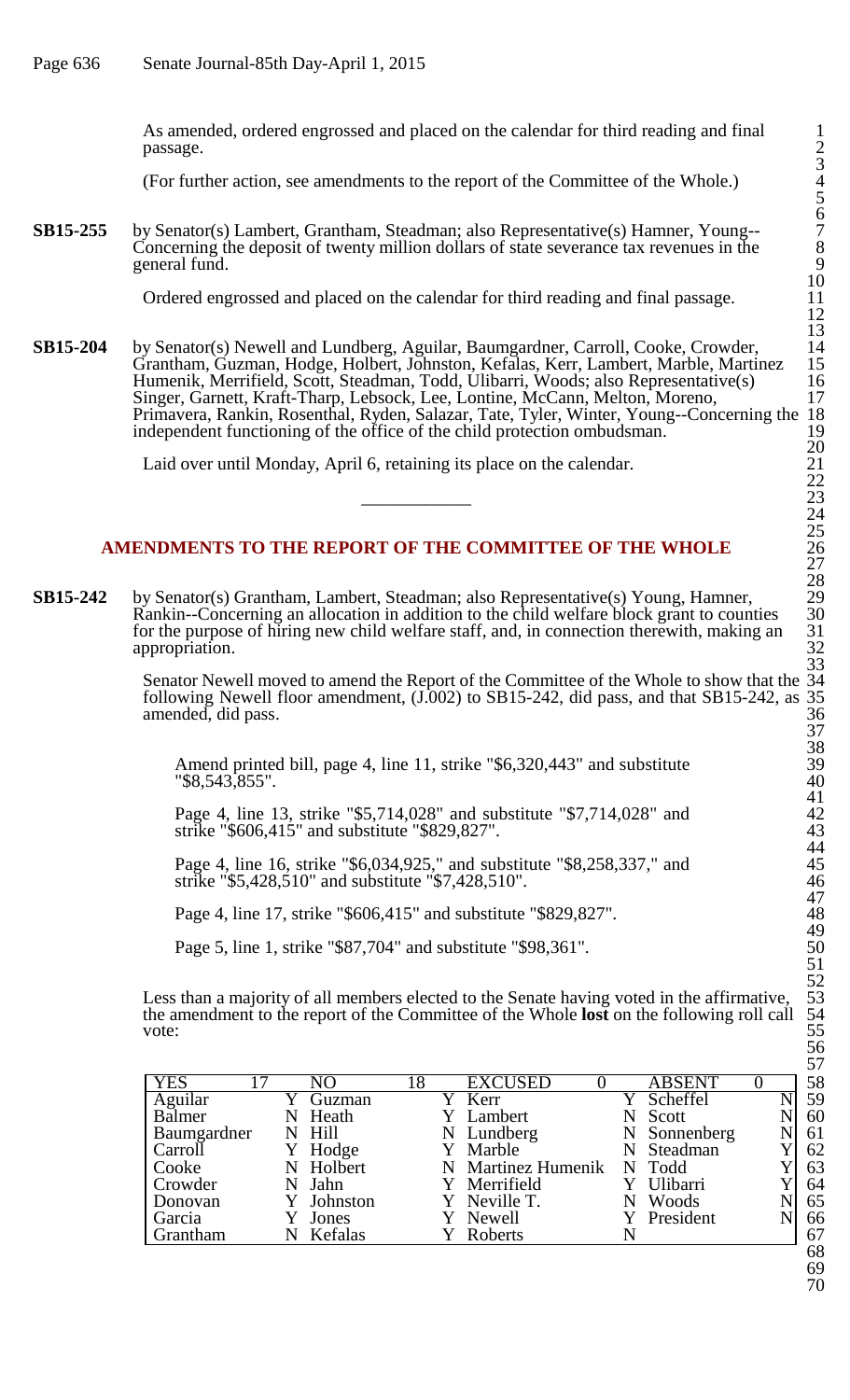Senators Hodge and Sonnenberg moved to amend the Report of the Committee of the Whole 6 to show that the following Sonnenberg and Hodge floor amendment, (J.045) to SB15-234, 7 did pass, and that  $SB15-234$ , as amended, did pass.

Amend printed bill, page 12, after line 5 insert:

| <b>GENERAL</b> | ְ   |
|----------------|-----|
| <b>FUND</b>    | 13  |
|                | - - |
|                |     |

"Adult Agriculture Leadership Grant<br>Program 300,000 Program 300,000 300,000".

Adjust affected totals accordingly.

A majority of all members elected to the Senate having voted in the affirmative, the amendment to the report of the Committee of the Whole was **passed** on the following roll call vote: call vote:  $26$ 

| <b>YES</b>  | 21 | NΩ         | 14 | <b>EXCUSED</b>     | <b>ABSENT</b> |  | 29 |
|-------------|----|------------|----|--------------------|---------------|--|----|
| Aguilar     |    | Guzman     |    | Kerr               | Scheffel      |  | 30 |
| Balmer      |    | Heath      |    | Lambert            | Scott         |  | 31 |
| Baumgardner |    | Y Hill     |    | N Lundberg         | N Sonnenberg  |  | 32 |
| Carroll     |    | Hodge      |    | Y Marble           | N Steadman    |  | 33 |
| Cooke       |    | Y Holbert  |    | N Martinez Humenik | N Todd        |  | 34 |
| Crowder     |    | Jahn       |    | Merrifield         | Ulibarri      |  | 35 |
| Donovan     |    | Y Johnston |    | Y Neville T.       | Woods         |  | 36 |
| Garcia      |    | Jones      |    | Y Newell           | Y President   |  | 37 |
| Grantham    |    | Kefalas    |    | <b>Roberts</b>     |               |  | 38 |

Senator Merrifield moved to amend the Report of the Committee of the Whole to show 41 that the following Merrifield floor amendment,  $(J.020)$  to SB15-234, did pass, and that  $SB15-234$ , as amended, did pass.

Amend printed bill, page 25, line 3, in the ITEM & SUBTOTAL 45 column strike "74,709,244" and substitute "73,209,244" and in the  $46$ GENERAL FUND column strike "72,350,537" and substitute 47 "70,850,537". 48

Adjust affected totals accordingly.

Page 136, line 2, in the ITEM & SUBTOTAL column strike  $"5,000,000"$  and substitute  $"6,500,000"$  and in the GENERAL FUND column strike "5,000,000" and substitute "6,500,000".

Adjust affected totals accordingly.

Less than a majority of all members elected to the Senate having voted in the affirmative, the amendment to the report of the Committee of the Whole **lost** on the following roll call 60<br>vote: 61 vote:  $\qquad \qquad 61$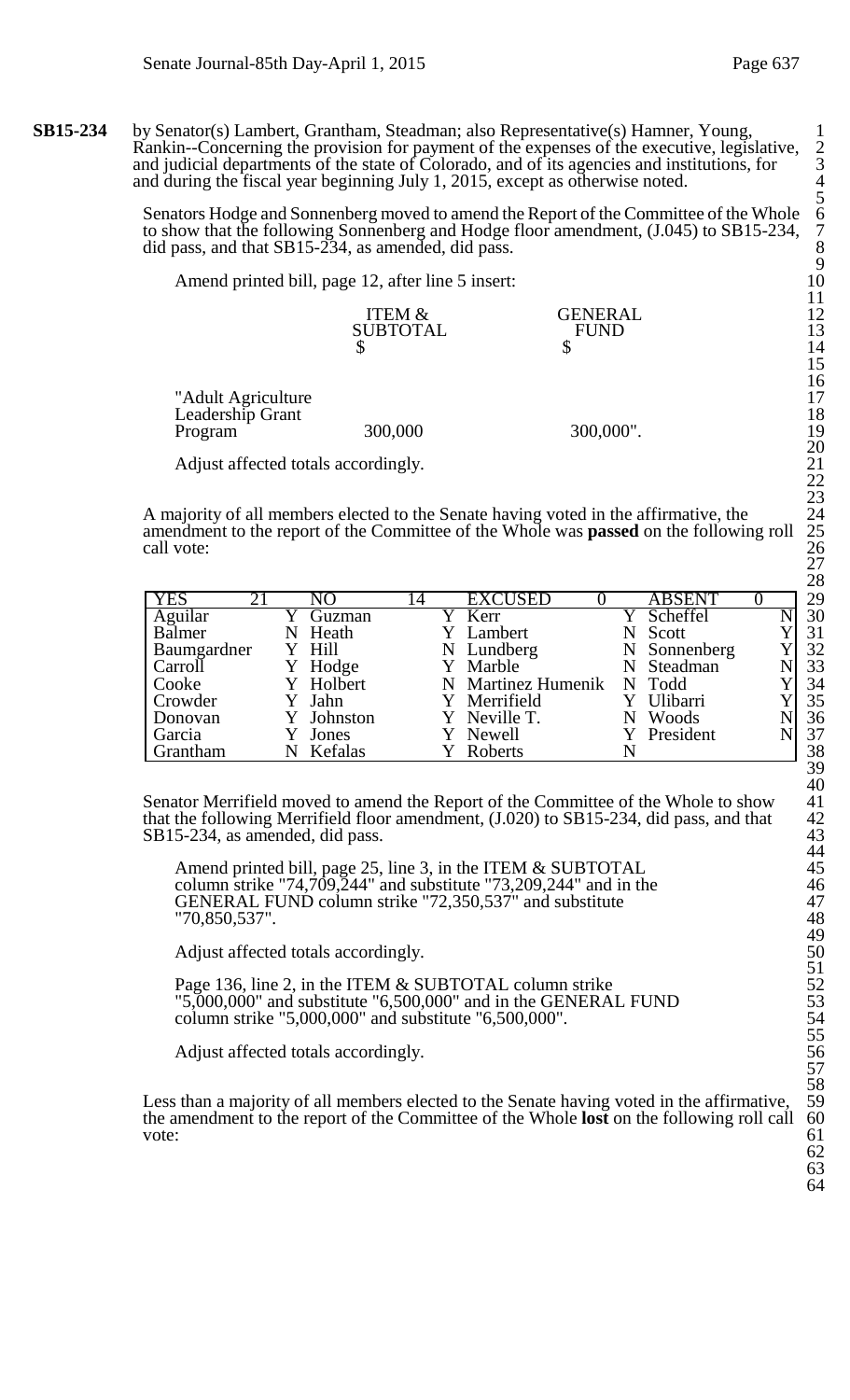| <b>YES</b>  | 16 |   | NO         | 19 | <b>EXCUSED</b>            | <b>ABSENT</b> |                |
|-------------|----|---|------------|----|---------------------------|---------------|----------------|
| Aguilar     |    |   | Guzman     |    | Kerr                      | Scheffel      | $\overline{2}$ |
| Balmer      |    | N | Heath      |    | Y Lambert                 | Scott         | 3              |
| Baumgardner |    |   | N Hill     |    | N Lundberg                | N Sonnenberg  | $\overline{4}$ |
| Carroll     |    |   | Y Hodge    |    | Y Marble                  | N Steadman    | 5              |
| Cooke       |    |   | N Holbert  |    | N Martinez Humenik N Todd |               | 6              |
| Crowder     |    |   | Jahn       |    | Y Merrifield              | Ulibarri      | 7              |
| Donovan     |    |   | Y Johnston |    | Y Neville T.              | Woods         | 8              |
| Garcia      |    |   | Jones      |    | Y Newell                  | President     | 9              |
| Grantham    |    |   | Kefalas    |    | Roberts                   |               | 10             |

Senator Aguilar moved to amend the Report of the Committee of the Whole to show that the 13 following Aguilar floor amendment, (J.026) to SB15-234, did pass, and that SB15-234, as 14 following Aguilar floor amendment, (J.026) to SB15-234, did pass, and that SB15-234, as 14 amended, did pass.

Amend printed bill, page 25, line 3, in the ITEM & SUBTOTAL column 17 strike "74,709,244" and substitute "74,679,244" and in the GENERAL 18 FUND column strike "72,350,537" and substitute "72,320,537". 19

Adjust affected totals accordingly.

Page 183, line 12, in the ITEM & SUBTOTAL column strike 23 "1,944,106" and substitute "1,974,106" and in the GENERAL FUND 24 insert "30,000".

Adjust affected totals accordingly.

Less than a majority of all members elected to the Senate having voted in the affirmative, the amendment to the report of the Committee of the Whole **lost** on the following roll call 31 vote:  $32$ 

|                             |            |   |                    |   |               | ິ  |
|-----------------------------|------------|---|--------------------|---|---------------|----|
| <b>YES</b>                  | NO         | 9 | <b>EXCUSED</b>     |   | <b>ABSENT</b> | 35 |
| $\overline{\text{Aguilar}}$ | Guzman     |   | Kerr               |   | Scheffel      | 36 |
| Balmer                      | N Heath    |   | Y Lambert          |   | N Scott       | 37 |
| Baumgardner                 | N Hill     |   | N Lundberg         |   | N Sonnenberg  | 38 |
| Carroll                     | Hodge      |   | Y Marble           |   | N Steadman    | 39 |
| Cooke                       | N Holbert  |   | N Martinez Humenik |   | N Todd        | 40 |
| Crowder                     | N Jahn     |   | Y Merrifield       |   | Y Ulibarri    | 41 |
| Donovan                     | Y Johnston |   | Y Neville T.       | N | Woods         | 42 |
| Garcia                      | Jones      |   | Y Newell           |   | Y President   | 43 |
| Grantham                    | Kefalas    |   | Roberts            |   |               | 44 |

Senators Kefalas and Kerr moved to amend the Report of the Committee of the Whole to 47 show that the following Kefalas floor amendment, (J.015) to SB15-234, did pass, and that 48 SB15-234, as amended, did pass.

Amend printed bill, page 60, line 6, in the ITEM & SUBTOTAL column 51 strike "4,088,321,146" and substitute "4,093,321,146" and in the 52 GENERAL FUND column strike "2,519,712,880" and substitute 53 "2,524,712,880".

Adjust affected totals accordingly.

Less than a majority of all members elected to the Senate having voted in the affirmative, 59 the amendment to the report of the Committee of the Whole **lost** on the following roll call 60 the amendment to the report of the Committee of the Whole **lost** on the following roll call 60<br>vote: 61 vote:  $\qquad \qquad 61$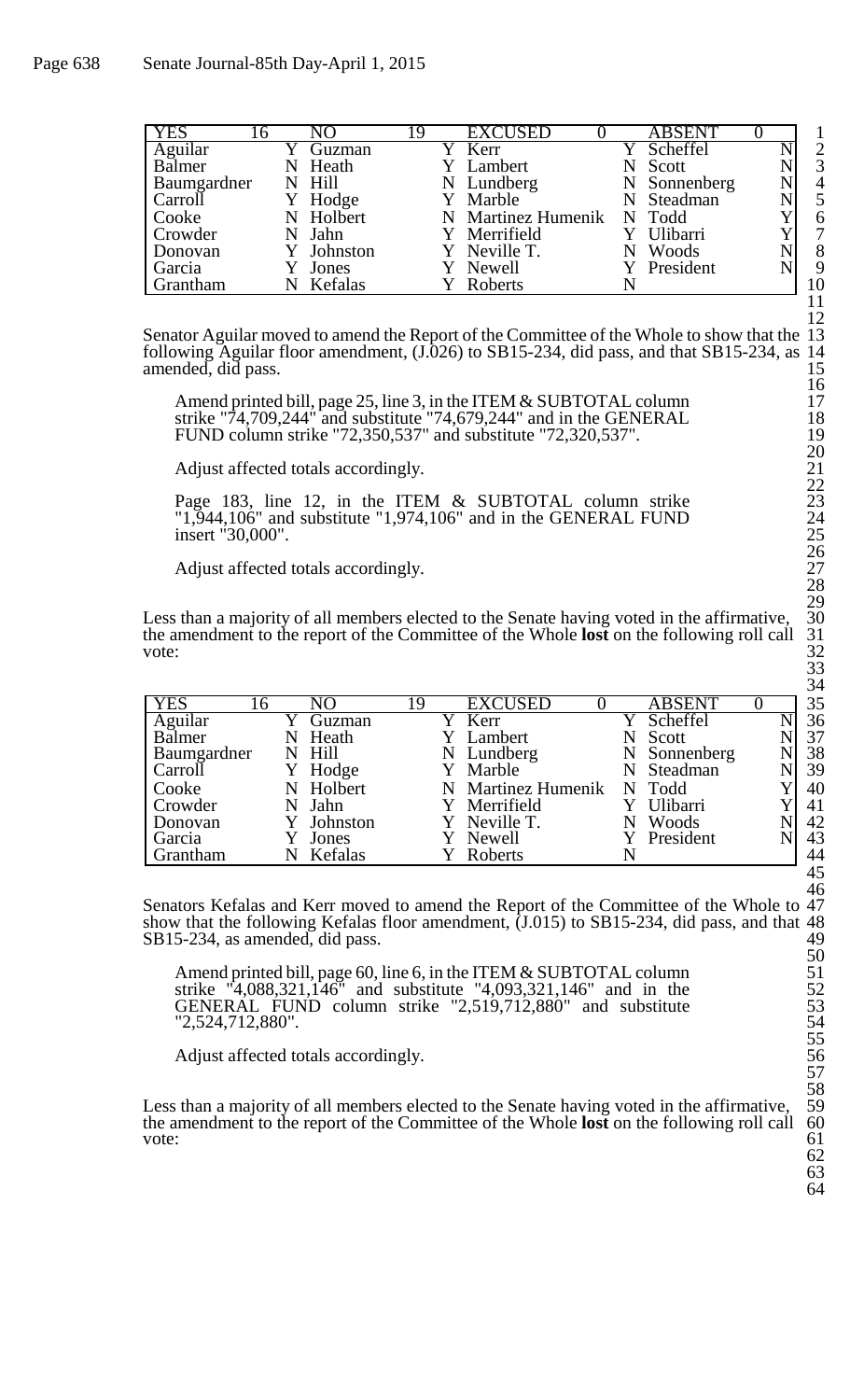| <b>YES</b>  | 16. |   | NΟ        | 19 | <b>EXCUSED</b>            | <b>ABSENT</b> |                |
|-------------|-----|---|-----------|----|---------------------------|---------------|----------------|
| Aguilar     |     |   | Guzman    |    | Kerr                      | Scheffel      | $\overline{2}$ |
| Balmer      |     | N | Heath     |    | Y Lambert                 | Scott         | 3              |
| Baumgardner |     |   | N Hill    |    | N Lundberg                | N Sonnenberg  | $\overline{4}$ |
| Carroll     |     | Y | Hodge     |    | Y Marble                  | N Steadman    |                |
| Cooke       |     |   | N Holbert |    | N Martinez Humenik N Todd |               | 6              |
| Crowder     |     |   | N Jahn    |    | Y Merrifield              | Ulibarri      | 7              |
| Donovan     |     |   | Johnston  |    | Y Neville T.              | Woods         | 8              |
| Garcia      |     |   | Jones     |    | Y Newell                  | Y President   | 9              |
| Grantham    |     |   | Kefalas   |    | Roberts                   |               | 10             |

Senators Kerr, Johnston, Kefalas, Merrifield, and Todd moved to amend the Report of the Committee of the Whole to show that the following Kerr, Johnston, Kefalas, Merrifield, and 14 Todd floor amendment, (J.069) to SB15-234, did pass, and that SB15-234, as amended, did 15  $pass.$  16

Amend printed bill, page 60, line 6, in the ITEM & SUBTOTAL column 18 strike "4,088,321,146" and substitute "4,093,321,146" and in the 19 GENERAL FUND column strike  $"2,519,712,880"$  and substitute "2,524,712,880".

Adjust affected totals accordingly.

Less than a majority of all members elected to the Senate having voted in the affirmative, the amendment to the report of the Committee of the Whole was **lost** on the following roll call vote: call vote:  $28$ 

| <b>YES</b>  | 16 | NO         | 19 | <b>EXCUSED</b>     |   | <b>ABSENT</b> |  | 31 |
|-------------|----|------------|----|--------------------|---|---------------|--|----|
| Aguilar     |    | Guzman     |    | Y Kerr             |   | Y Scheffel    |  | 32 |
| Balmer      | N  | Heath      |    | Y Lambert          |   | Scott         |  | 33 |
| Baumgardner |    | N Hill     |    | N Lundberg         |   | N Sonnenberg  |  | 34 |
| Carroll     | Y  | Hodge      |    | Y Marble           |   | N Steadman    |  | 35 |
| Cooke       | N  | Holbert    |    | N Martinez Humenik |   | N Todd        |  | 36 |
| Crowder     |    | Jahn       |    | Y Merrifield       |   | Ulibarri      |  | 37 |
| Donovan     |    | Y Johnston |    | Y Neville T.       | N | Woods         |  | 38 |
| Garcia      |    | Jones      |    | Y Newell           |   | President     |  | 39 |
| Grantham    | N  | Kefalas    |    | Roberts            |   |               |  | 40 |

Senator Todd moved to amend the Report of the Committee of the Whole to show that the 43 following Todd floor amendment, (J.030) to SB15-234, did pass, and that SB15-234, as 44 following Todd floor amendment,  $(J.\overline{0}30)$  to SB15-234, did pass, and that SB15-234, as amended, did pass.

Amend printed bill, page 64, line 2, strike "Education" and substitute 47 "Education<sup>6a"</sup>.  $48$ 

Page 80, after line 3 insert:

" $6a$  Department of Education, Assistance to Public Schools, Categorical Programs, Other Categorical Programs, Comprehensive Health Education -- It is the intent of the General Assembly to fully fund all science, health, and evidence-based curriculum and programs, including the comprehensive health education act program.".

Less than a majority of all members elected to the Senate having voted in the affirmative, the amendment to the report of the Committee of the Whole **lost** on the following roll call 62<br>vote: 63 vote:  $\frac{1}{2}$  63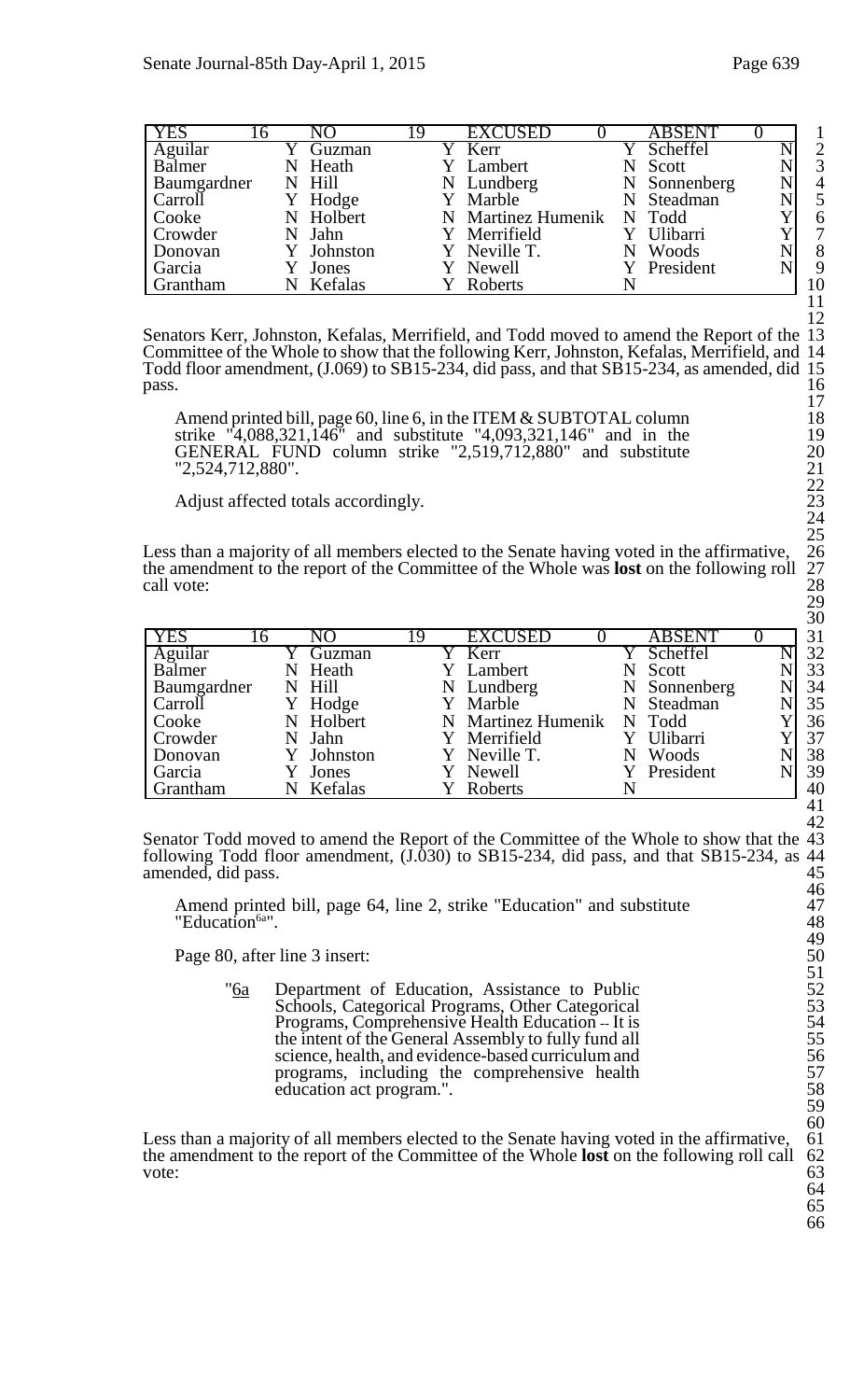| <b>YES</b>        | 16 | NO.        | 19 | <b>EXCUSED</b>            | <b>ABSENT</b> |   |                |
|-------------------|----|------------|----|---------------------------|---------------|---|----------------|
| Aguilar<br>Balmer |    | Guzman     |    | Y Kerr                    | Y Scheffel    |   |                |
|                   |    | Heath      |    | Y Lambert                 | Scott         |   | 3              |
| Baumgardner       |    | N Hill     |    | N Lundberg                | N Sonnenberg  | N | $\overline{4}$ |
| Carroll           |    | Y Hodge    |    | Y Marble                  | N Steadman    |   |                |
| Cooke             |    | N Holbert  |    | N Martinez Humenik N Todd |               |   |                |
| Crowder           |    | Jahn       |    | Y Merrifield              | Ulibarri      |   |                |
| Donovan           |    | Y Johnston |    | Y Neville T.              | Woods<br>N    |   | 8              |
| Garcia            |    | Jones      |    | Newell                    | President     |   | 9              |
| Grantham          | N  | Kefalas    |    | Roberts                   |               |   | 10             |

Senator Ulibarri moved to amend the Report of the Committee of the Whole to show that the following Ulibarri floor amendment,  $(J.\overline{059})$  to SB15-234, did pass, and that SB15-234, as amended, did pass.

Amend printed bill, page 87, line 13 strike "PROGRAMS" and 17 substitute "PROGRAMS<sup>8a</sup>". 18

Page 100, after line 5 insert:

"8a Governor - Lieutenant Governor - State Planning 22 and Budgeting, Economic Development Programs -- It is the intent of the General Assembly that the Office of Economic Development and International 25 Trade promote Colorado as a destination for 26 businesses migrating away from states in which 27 laws exist that permit discrimination.". 28

Less than a majority of all members elected to the Senate having voted in the affirmative, the amendment to the report of the Committee of the Whole **lost** on the following roll call 32 vote:  $33$ 

| <b>YES</b><br>16     |   | NO         | 19 | <b>EXCUSED</b>     |   | <b>ABSENT</b> |  | 36 |
|----------------------|---|------------|----|--------------------|---|---------------|--|----|
| $Agui\overline{lar}$ |   | Guzman     |    | Y Kerr             |   | Y Scheffel    |  | 37 |
| Balmer               | N | Heath      |    | Y Lambert          | N | Scott         |  | 38 |
| Baumgardner          |   | N Hill     |    | N Lundberg         |   | N Sonnenberg  |  | 39 |
| Carroll              |   | Hodge      |    | Y Marble           |   | N Steadman    |  | 40 |
| Cooke                |   | N Holbert  |    | N Martinez Humenik |   | N Todd        |  | 41 |
| Crowder              |   | Jahn       |    | Y Merrifield       |   | Ulibarri      |  | 42 |
| Donovan              |   | Y Johnston |    | Y Neville T.       |   | Woods         |  | 43 |
| Garcia               |   | Jones      |    | Newell             |   | Y President   |  | 44 |
| <b>Grantham</b>      |   | Kefalas    |    | <b>Roberts</b>     |   |               |  | 45 |

Senator Merrifield moved to amend the Report of the Committee of the Whole to show that 48 the following Merrifield floor amendment, (J.022) to SB15-234, did pass, and that SB15-234, 49 as amended, did pass. 50

Amend printed bill, page 88, after line 4 insert: 52

|                                | <b>ITEM &amp;</b> | GENERAL     | 54 |
|--------------------------------|-------------------|-------------|----|
|                                | <b>SUBTOTAL</b>   | <b>FUND</b> | 55 |
|                                |                   |             | 56 |
|                                |                   |             | 57 |
|                                |                   |             | 58 |
| "Development of                |                   |             | 59 |
| <b>Economically Distressed</b> |                   |             | 60 |
| Areas                          | 3,000,000         | 3,000,000". | 61 |
|                                |                   |             | 62 |

Adjust affected totals accordingly. 63

Less than a majority of all members elected to the Senate having voted in the affirmative, 66 the amendment to the report of the Committee of the Whole **lost** on the following roll call 67 vote: 68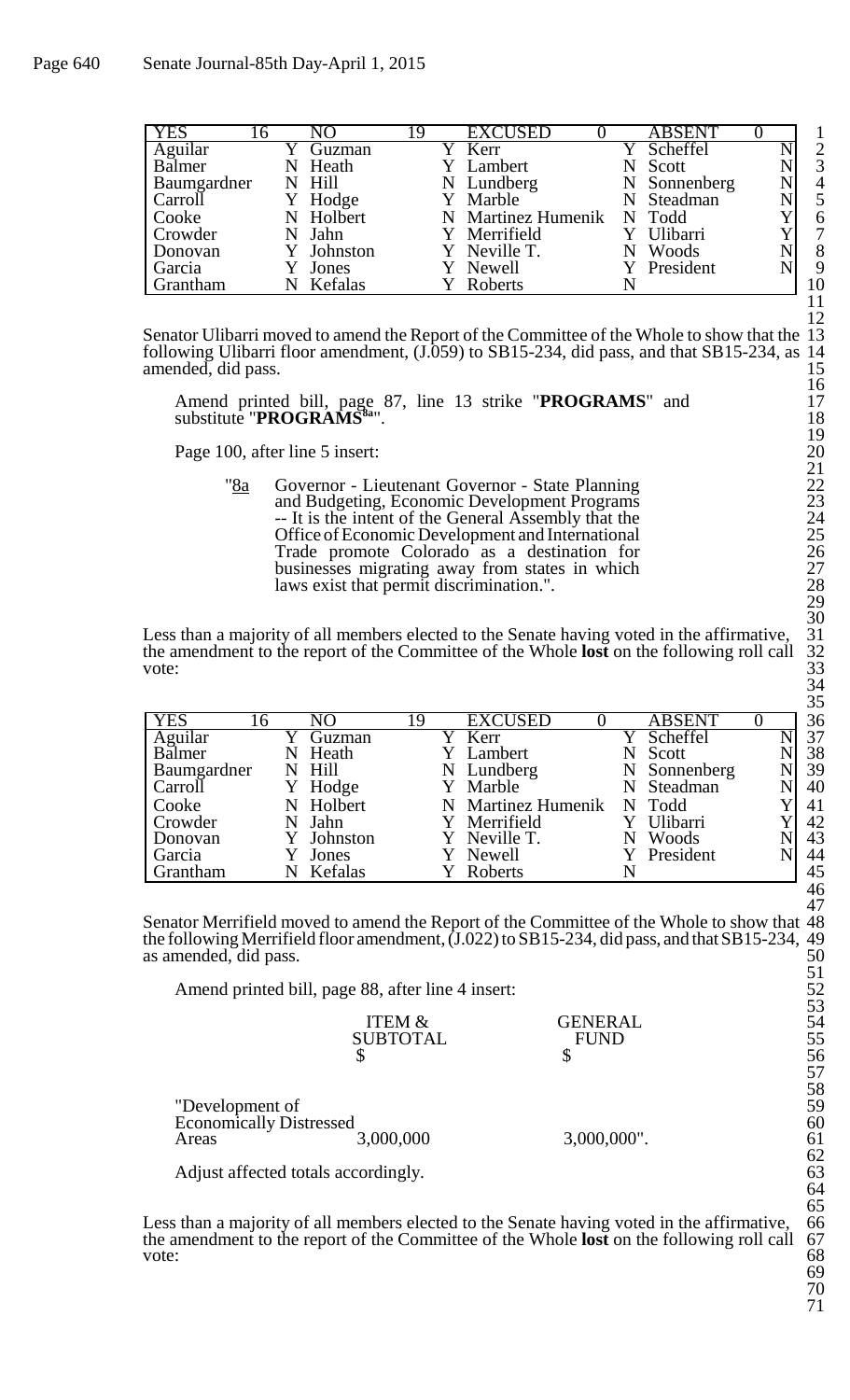| <b>YES</b>  | რ | NO         | 19 | <b>EXCUSED</b>            | <b>ABSENT</b> |  |                |
|-------------|---|------------|----|---------------------------|---------------|--|----------------|
| Aguilar     |   | Guzman     |    | $\overline{Y}$ Kerr       | Scheffel      |  | $\overline{2}$ |
| Balmer      | N | Heath      |    | Y Lambert                 | Scott         |  | 3              |
| Baumgardner |   | N Hill     |    | N Lundberg                | N Sonnenberg  |  | $\overline{4}$ |
| Carroll     |   | Hodge      |    | Y Marble                  | N Steadman    |  |                |
| Cooke       |   | N Holbert  |    | N Martinez Humenik N Todd |               |  | 6              |
| Crowder     |   | N Jahn     |    | Y Merrifield              | Ulibarri      |  | 7              |
| Donovan     |   | Y Johnston |    | Y Neville T.              | Woods         |  | 8              |
| Garcia      |   | Jones      |    | Y Newell                  | Y President   |  | 9              |
| Grantham    |   | Kefalas    |    | Roberts                   |               |  | 10             |

Senators Lambert, Grantham, and Steadman moved to amend the Report of the Committee of the Whole to show that the following Newell floor amendment, (J.010) to SB15-234, did 14 not pass, and that SB15-234, as amended, did pass. 15

Amend printed bill, page 112, line 15, in the TOTAL column strike 17 "6,583,080,651" and substitute "6,587,075,707", in the GENERAL 18 FUND column strike "966,669,336 $(M)$ " and substitute 19  $"968,506,389(M)$ ", and in the FEDERAL FUNDS column strike  $"4,069,302,328"$  and substitute  $"4,071,460,331"$ .

Adjust affected totals accordingly.

A majority of all members elected to the Senate having voted in the affirmative, the amendment to the report of the Committee of the Whole was **passed** on the following roll call vote:  $28$ 

| <b>YES</b>  | 18 | NО        | <b>EXCUSED</b>     |   | <b>ABSENT</b> | 31 |
|-------------|----|-----------|--------------------|---|---------------|----|
| Aguilar     |    | Guzman    | Kerr               |   | Scheffel      | 32 |
| Balmer      |    | Heath     | N Lambert          |   | Scott         | 33 |
| Baumgardner |    | Y Hill    | Y Lundberg         |   | Y Sonnenberg  | 34 |
| Carroll     | N  | Hodge     | N Marble           |   | Y Steadman    | 35 |
| Cooke       |    | Y Holbert | Y Martinez Humenik |   | Y Todd        | 36 |
| Crowder     |    | Jahn      | N Merrifield       | N | Ulibarri      | 37 |
| Donovan     | N  | Johnston  | N Neville T.       |   | Woods         | 38 |
| Garcia      |    | Jones     | N Newell           |   | N President   | 39 |
| Grantham    |    | Kefalas   | Roberts            |   |               | 40 |

Senator Kerr moved to amend the Report of the Committee of the Whole to show that the 43 following Kerr floor amendment, (J.068) to SB15-234, did pass, and that SB15-234, as 44 following Kerr floor amendment,  $(J.\hat{0}68)$  to SB15-234, did pass, and that SB15-234, as 44 amended, did pass. amended, did pass.

Amend printed bill, page 112, line 15, in the TOTAL column strike 47 "6,583,080,651" and substitute "6,591,750,960", in the GENERAL 48 FUND column strike "966,669,336 $(M)$ " and substitute 49  $"970,935,995(M)$ ", and in the FEDERAL FUNDS column strike  $"4,069,302,328"$  and substitute  $"4,073,705,978"$ .

Adjust affected totals accordingly.

Less than a majority of all members elected to the Senate having voted in the affirmative, the amendment to the report of the Committee of the Whole **lost** on the following roll call 57<br>vote: 58 vote: 58

| <b>YES</b>  | N <sub>O</sub> | 19 | <b>EXCUSED</b>     |   | <b>ABSENT</b> |  | 61 |
|-------------|----------------|----|--------------------|---|---------------|--|----|
| Aguilar     | Guzman         |    | Y Kerr             |   | Scheffel      |  | 62 |
| Balmer      | Heath          |    | Lambert            |   | Scott         |  | 63 |
| Baumgardner | N Hill         |    | N Lundberg         |   | N Sonnenberg  |  | 64 |
| Carroll     | Y Hodge        |    | Y Marble           |   | N Steadman    |  | 65 |
| Cooke       | N Holbert      |    | N Martinez Humenik |   | N Todd        |  | 66 |
| Crowder     | Jahn           |    | Merrifield         |   | Ulibarri      |  | 67 |
| Donovan     | Johnston       |    | Y Neville T.       | N | Woods         |  | 68 |
| Garcia      | Jones          |    | Newell             |   | President     |  | 69 |
| Grantham    | Kefalas        |    | Roberts            |   |               |  | 70 |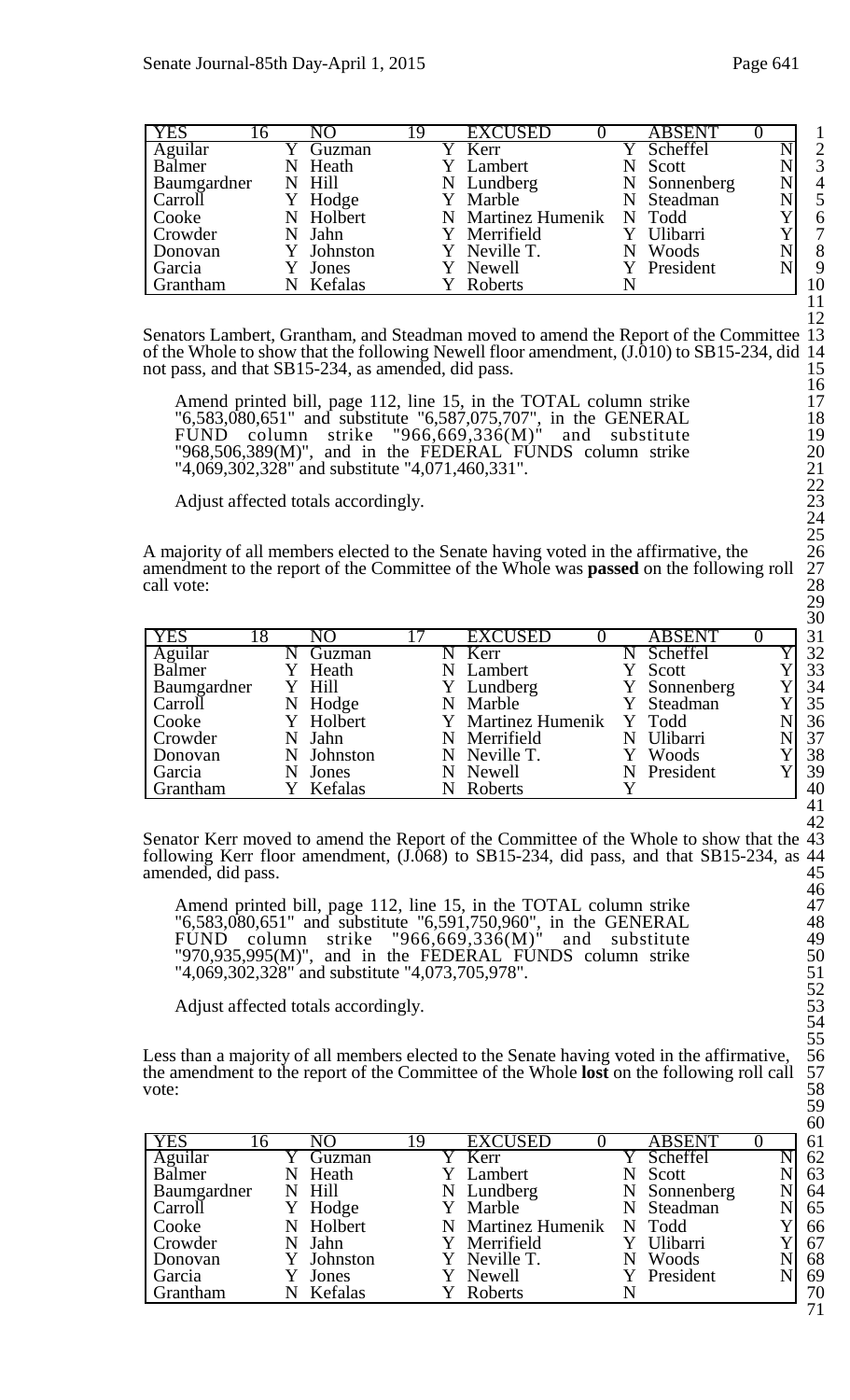Senator Aguilar moved to amend the Report of the Committee of the Whole to show that the 1 following Aguilar floor amendment,  $(J.061)$  to SB15-234, did pass, and that SB15-234, as amended, did pass. 3

Amend printed bill, page 112, line 12, strike "**PREMIUMS**<sup>12, 13</sup>" and 6 substitute "**PREMIUMS12, 13**, **13a**". 7

Page 127, after line 13 insert:

"13a Department of Health Care Policy and Financing, 11 Medical Services Premiums -- This appropriation includes  $$407,583$  total funds – comprised of \$136,255 General Fund, \$734 cash funds from the Hospital Provider Fee Cash Fund created in Section 15 25.5-4-402.3 (4), C.R.S. and \$270,594 federal 16 funds – for the purpose of increasing provider rates 17 for vision retinal services. It is the intent of the General Assembly that there will be an equal offsetting reduction in the amount of the appropriation for this line item used for increasing 21 provider rates for anesthesia services.".

Less than a majority of all members elected to the Senate having voted in the affirmative, the amendment to the report of the Committee of the Whole **lost** on the following roll call 26 vote:  $27$ 

| <b>YES</b>  | NΟ         | 18 | <b>EXCUSED</b>     | <b>ABSENT</b> |  | 30 |
|-------------|------------|----|--------------------|---------------|--|----|
| Aguilar     | Guzman     |    | Kerr               | Scheffel      |  | 31 |
| Balmer      | N Heath    |    | Y Lambert          | Scott         |  | 32 |
| Baumgardner | N Hill     |    | N Lundberg         | N Sonnenberg  |  | 33 |
| Carroll     | Hodge      |    | Y Marble           | N Steadman    |  | 34 |
| Cooke       | N Holbert  |    | N Martinez Humenik | N Todd        |  | 35 |
| Crowder     | N Jahn     |    | Y Merrifield       | Ulibarri      |  | 36 |
| Donovan     | Y Johnston |    | Y Neville T.       | Woods         |  | 37 |
| Garcia      | Jones      |    | Y Newell           | Y President   |  | 38 |
| Grantham    | Kefalas    |    | Roberts            |               |  | 39 |

Senator Aguilar moved to amend the Report of the Committee of the Whole to show that the 42 following Aguilar floor amendment, (J.063) to SB15-234, did pass, and that SB15-234, as 43 amended, did pass.

Amend printed bill, page 112, line 12, strike "**PREMIUMS**<sup>12, 13</sup>" and 46 substitute "**PREMIUMS12, 13**, **13a**". 47

Page 127, after line 13 insert:

"13a Department of Health Care Policy and Financing, Medical Services Premiums – This appropriation 52 includes  $$845,032$  total funds – comprised of 53  $$282,494$  General Fund,  $$1,521$  cash funds from the Hospital Provider Fee Cash Fund created in 55 Section 25.5-4-402.3 (4), C.R.S. and \$561,017 56  $federal$  funds  $-$  for the purpose of increasing provider rates for selected office injectable drugs. It is the intent of the General Assembly that there will be an equal offsetting reduction in the amount of the appropriation for this line item used for increasing provider rates for anesthesia services.".

Less than a majority of all members elected to the Senate having voted in the affirmative, 65 the amendment to the report of the Committee of the Whole **lost** on the following roll call 66 vote: the amendment to the report of the Committee of the Whole **lost** on the following roll call 66 vote:  $\frac{1}{2}$  67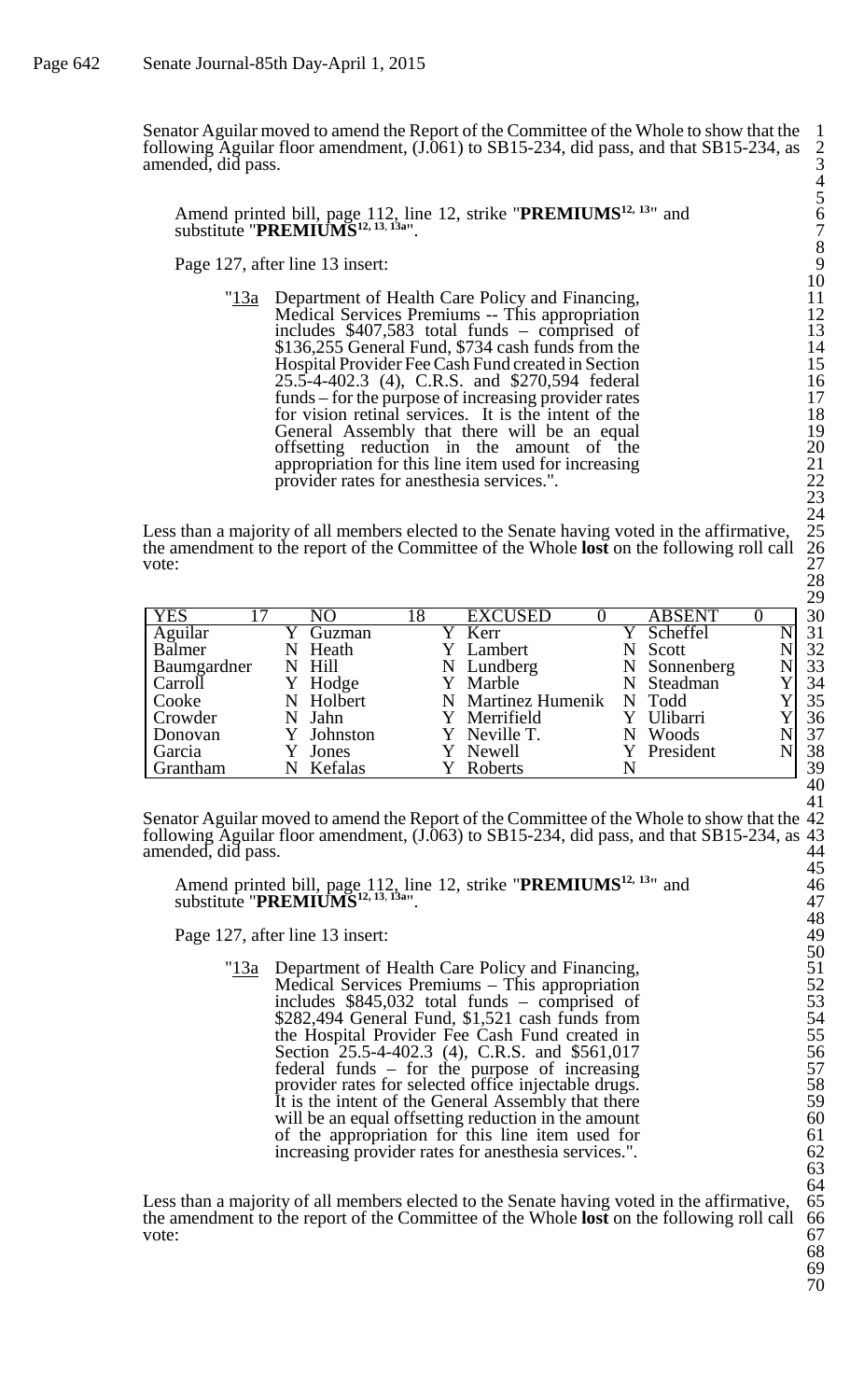| Page 643 |
|----------|
|          |

| <b>YES</b>  | l 6 |   | NΟ        | 19 | <b>EXCUSED</b>            | <b>ABSENT</b> |  |                |
|-------------|-----|---|-----------|----|---------------------------|---------------|--|----------------|
| Aguilar     |     |   | Guzman    |    | Y Kerr                    | Y Scheffel    |  | $\overline{2}$ |
| Balmer      |     | N | Heath     |    | Y Lambert                 | Scott         |  | 3              |
| Baumgardner |     |   | N Hill    |    | N Lundberg                | N Sonnenberg  |  | $\overline{4}$ |
| Carroll     |     |   | Hodge     |    | Y Marble                  | N Steadman    |  | 5              |
| Cooke       |     |   | N Holbert |    | N Martinez Humenik N Todd |               |  | 6              |
| Crowder     |     |   | N Jahn    |    | Y Merrifield              | Ulibarri      |  | $\overline{7}$ |
| Donovan     |     |   | Johnston  |    | Y Neville T.              | Woods         |  | 8              |
| Garcia      |     |   | Jones     |    | Y Newell                  | Y President   |  | 9              |
| Grantham    |     |   | Kefalas   |    | Roberts                   |               |  | 10             |

Senator Aguilar moved to amend the Report of the Committee of the Whole to show that the 13 following Aguilar floor amendment, (J.038) to SB15-234, did pass, and that SB15-234, as 14 following Aguilar floor amendment, (J.038) to SB15-234, did pass, and that SB15-234, as 14 amended, did pass.

Amend printed bill, page 112, line 15, in the TOTAL column strike 18 "6,583,080,651" and substitute "6,582,062,503", in the CASH FUNDS 19 column strike "698,984,519<sup>b</sup>" and substitute "698,977,806<sup>b</sup>", and in the  $20$ FEDERAL FUNDS column strike "4,069,302,328" and substitute "4,068,290,893".

Adjust affected totals accordingly.

Page 113, line 3, strike "\$484,432,130" and substitute "\$484,425,417".

Less than a majority of all members elected to the Senate having voted in the affirmative, the amendment to the report of the Committee of the Whole **lost** on the following roll call vote: vote:  $\frac{1}{31}$ 

|                   |   |           |    |                    |               |  | ັບ |
|-------------------|---|-----------|----|--------------------|---------------|--|----|
| <b>YES</b><br>  რ |   | NO        | 19 | <b>EXCUSED</b>     | <b>ABSENT</b> |  | 34 |
| Aguilar           |   | Guzman    |    | Y Kerr             | Y Scheffel    |  | 35 |
| Balmer            | N | Heath     |    | Y Lambert          | Scott         |  | 36 |
| Baumgardner       |   | N Hill    |    | N Lundberg         | N Sonnenberg  |  | 37 |
| Carroll           |   | Hodge     |    | Y Marble           | N Steadman    |  | 38 |
| Cooke             |   | N Holbert |    | N Martinez Humenik | N Todd        |  | 39 |
| Crowder           |   | N Jahn    |    | Y Merrifield       | Y Ulibarri    |  | 40 |
| Donovan           |   | Johnston  |    | Y Neville T.       | Woods         |  | 41 |
| Garcia            |   | Jones     |    | Y Newell           | Y President   |  | 42 |
| <b>Grantham</b>   |   | Kefalas   |    | Roberts            |               |  | 43 |

Senator Aguilar moved to amend the Report of the Committee of the Whole to show that the 46 following Aguilar floor amendment, (J.043) to SB15-234, did pass, and that SB15-234, as 47 amended, did pass. 48

Amend printed bill, page 112, line 15, in the TOTAL column strike 50 "6,583,080,651" and substitute "6,581,749,415", in the CASH FUNDS 51 column strike "698,984,519<sup>b</sup>" and substitute "698,975,741<sup>b</sup>", and in the 52 FEDERAL FUNDS column strike "4,069,302,328" and substitute 53 "4,067,979,870". 54

Adjust affected totals accordingly.

Page 113, line 3, strike "\$484,432,130" and substitute "\$484,423,352".

Less than a majority of all members elected to the Senate having voted in the affirmative, the amendment to the report of the Committee of the Whole **lost** on the following roll call 62<br>vote: 63 vote:  $\frac{1}{2}$  63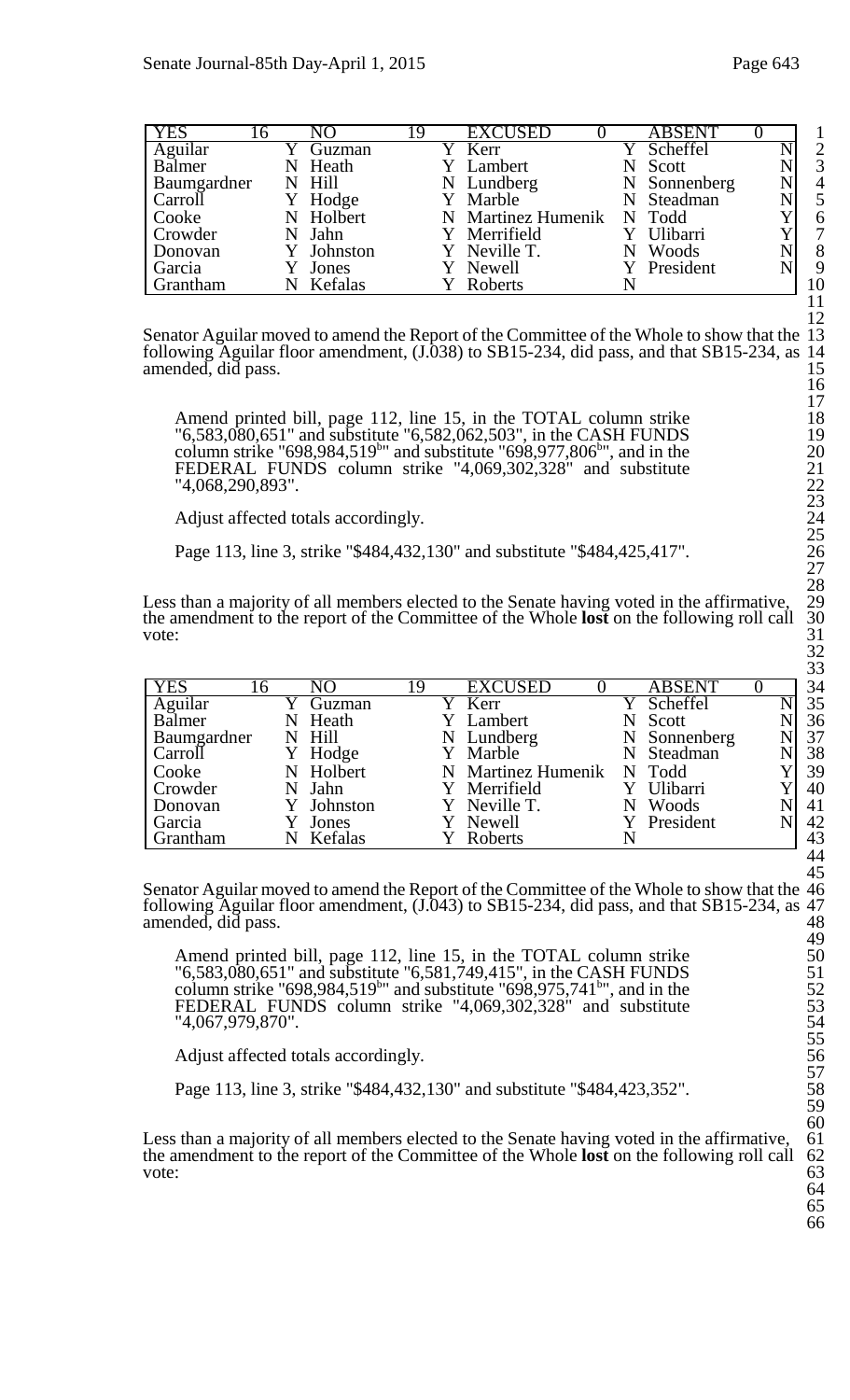| <b>YES</b>        | 16 |   | NO                | 19 | <b>EXCUSED</b>            | <b>ABSENT</b> |                |
|-------------------|----|---|-------------------|----|---------------------------|---------------|----------------|
|                   |    |   | Guzman            |    | Kerr                      | Scheffel      | $\overline{2}$ |
| Aguilar<br>Balmer |    |   | Heath             |    | Y Lambert                 |               | 3              |
|                   |    | N |                   |    |                           | Scott         |                |
| Baumgardner       |    |   | N Hill            |    | N Lundberg                | N Sonnenberg  | $\overline{4}$ |
| Carroll           |    |   | Y Hodge           |    | Y Marble                  | N Steadman    | 5              |
| Cooke             |    |   | N Holbert         |    | N Martinez Humenik N Todd |               | 6              |
| Crowder           |    |   | <sup>:</sup> Jahn |    | Y Merrifield              | Ulibarri      | 7              |
| Donovan           |    |   | Y Johnston        |    | Y Neville T.              | Woods         | 8              |
| Garcia            |    |   | Jones             |    | Y Newell                  | Y President   | 9              |
| Grantham          |    |   | Kefalas           |    | Roberts                   |               | 10             |

Senator Aguilar moved to amend the Report of the Committee of the Whole to show that the 13 following Aguilar floor amendment, (J.074) to SB15-234, did pass, and that SB15-234, as 14 following Aguilar floor amendment, (J.074) to SB15-234, did pass, and that SB15-234, as 14 amended, did pass.

Amend printed bill, page 115, line 15, in the ITEM & SUBTOTAL 17 column strike "78,378,376" and substitute "77,565,533". 18

Page 116, line 10, in the ITEM & SUBTOTAL column strike 20 "516,239,994" and substitute "515,427,151", in the GENERAL FUND 21 column strike "248,198,301<sup>a</sup>" and substitute  $247,798,301$ <sup>a</sup>", and in the  $22$ FEDERAL FUNDS column strike "235,169,389" and substitute 23 "234,756,546". 24

Adjust affected totals accordingly.

Page 116, line 12, strike "\$240,217,003." and substitute "\$239,817,003.".

Page 214, line 13, in the ITEM & SUBTOTAL column strike "378,370" 30 and substitute "778,370" and in the GENERAL FUND column strike 31 "350,000" and substitute "750,000". 32

Adjust affected totals accordingly.

Less than a majority of all members elected to the Senate having voted in the affirmative, the amendment to the report of the Committee of the Whole **lost** on the following roll call 38 vote:  $39$ 

| <b>YES</b>         | 16 |            | 19 | <b>EXCUSED</b>     |  | <b>ABSENT</b> |  | 42 |
|--------------------|----|------------|----|--------------------|--|---------------|--|----|
| Aguilar            |    | Guzman     |    | Kerr               |  | Scheffel      |  | 43 |
| <b>Balmer</b>      | N  | Heath      |    | Y Lambert          |  | Scott         |  | 44 |
| <b>Baumgardner</b> |    | N Hill     |    | N Lundberg         |  | N Sonnenberg  |  | 45 |
| Carroll            |    | Y Hodge    |    | Y Marble           |  | N Steadman    |  | 46 |
| Cooke              |    | N Holbert  |    | N Martinez Humenik |  | N Todd        |  | 47 |
| Crowder            | N  | Jahn       |    | Y Merrifield       |  | Ulibarri      |  | 48 |
| Donovan            |    | Y Johnston |    | Y Neville T.       |  | Woods         |  | 49 |
| Garcia             |    | Jones      |    | Y Newell           |  | Y President   |  | 50 |
| Grantham           |    | Kefalas    |    | Roberts            |  |               |  | 51 |

Senator Todd moved to amend the Report of the Committee of the Whole to show that the following Todd floor amendment,  $(J.067)$  to SB15-234, did pass, and that SB15-234, as amended, did pass.

Amend printed bill, page 112, line 15, in the TOTAL column strike 58 "6,583,080,651" and substitute "6,584,247,614", in the GENERAL 59 FUND column strike "966,669,336 $(M)$ " and substitute 60 "966,689,428(M)", in the CASH FUNDS column strike "698,984,519b" and substitute  $\frac{1}{698,954,493}$ , and in the FEDERAL FUNDS column 62 strike "4,069,302,328" and substitute "4,070,479,225".

Adjust affected totals accordingly.

Page 113, line 5, strike "\$12,461,584" and substitute "\$12,431,558".

Less than a majority of all members elected to the Senate having voted in the affirmative, 70 the amendment to the report of the Committee of the Whole was **lost** on the following roll 71 the amendment to the report of the Committee of the Whole was **lost** on the following roll 71 call vote:  $\frac{1}{2}$  72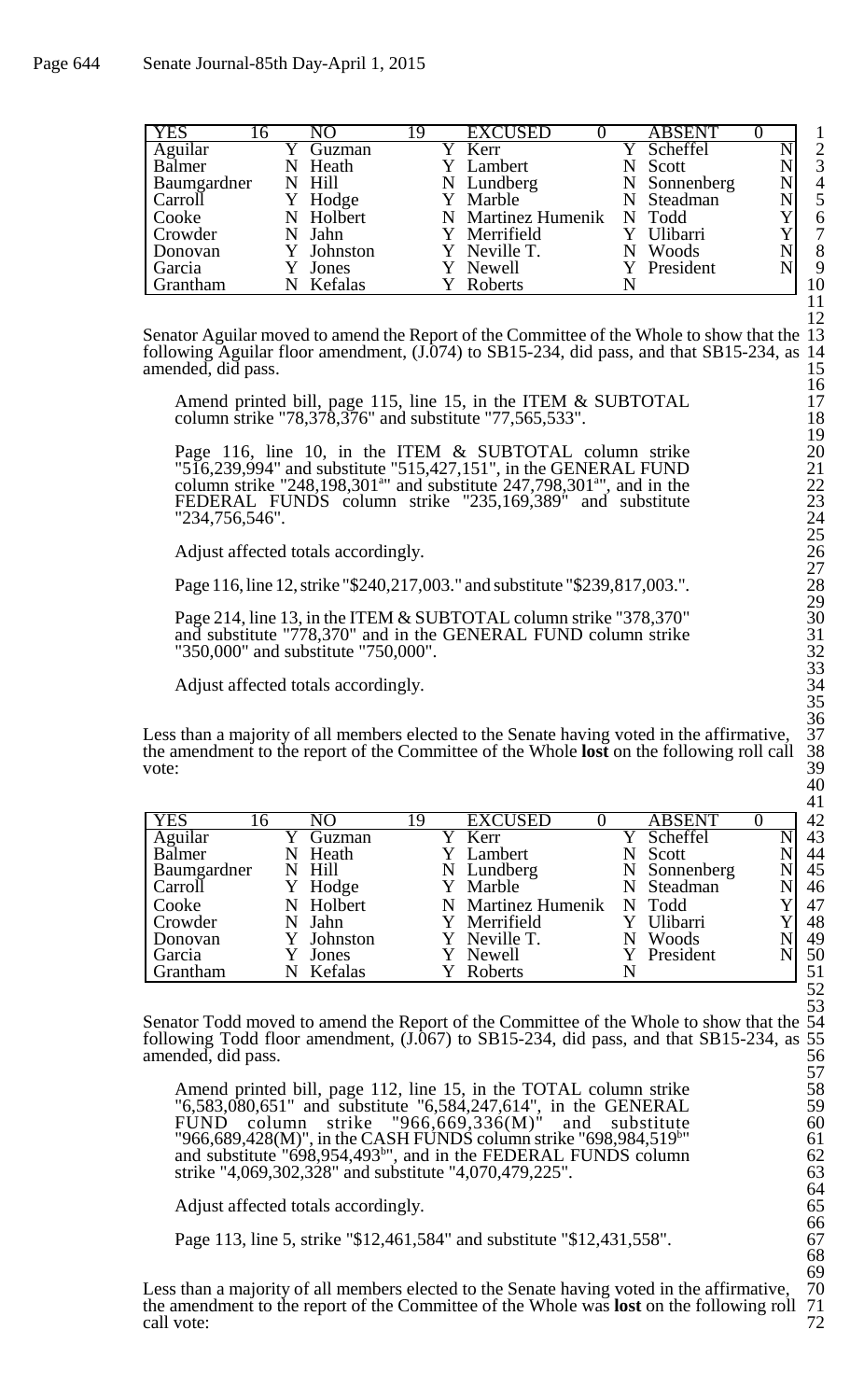| YES         |   |          | Q | <b>EXCUSED</b>            | <b>ABSENT</b> |   | $\overline{2}$ |
|-------------|---|----------|---|---------------------------|---------------|---|----------------|
| Aguilar     |   | Guzman   |   | Y Kerr                    | Y Scheffel    |   | 3              |
| Balmer      | N | Heath    |   | Y Lambert                 | Scott         |   | $\overline{4}$ |
| Baumgardner |   | N Hill   |   | N Lundberg                | N Sonnenberg  | N | 5              |
| Carroll     |   | Y Hodge  |   | Y Marble                  | Steadman      |   | 6              |
| Cooke       | N | Holbert  |   | N Martinez Humenik N Todd |               |   | 7              |
| Crowder     |   | N Jahn   |   | Y Merrifield              | Y Ulibarri    |   | 8              |
| Donovan     |   | Johnston |   | Y Neville T.              | Woods         |   | 9              |
| Garcia      |   | Jones    |   | Y Newell                  | Y President   |   | 10             |
| Grantham    |   | Kefalas  |   | Roberts                   |               |   |                |

Senator Kerr moved to amend the Report of the Committee of the Whole to show that the 14 following Marble, Hill, Holbert, Neville, and Woods floor amendment, (J.044) to SB15-234, 15 did pass, and that SB15-234, as amended, did pass. 16

Amend printed bill, page 54, line 7, in the ITEM & SUBTOTAL column 18 strike "36,271,577" and substitute "19,417,507" and in the CASH 19 FUNDS column strike "28,316,099<sup>d</sup>" and substitute "11,462,029<sup>d</sup>  $\frac{1}{20}$  . 20

Adjust affected totals accordingly.

Less than a majority of all members elected to the Senate having voted in the affirmative, the amendment to the report of the Committee of the Whole **lost** on the following roll call vote: vote:  $27$ 

| <b>YES</b>  |   | NО        | 24 | <b>EXCUSED</b>     |   | <b>ABSENT</b> |  |
|-------------|---|-----------|----|--------------------|---|---------------|--|
| Aguilar     |   | Guzman    |    | Kerr               |   | Scheffel      |  |
| Balmer      |   | Heath     |    | N Lambert          |   | Scott         |  |
| Baumgardner |   | N Hill    |    | Y Lundberg         |   | Y Sonnenberg  |  |
| Carroll     | N | Hodge     |    | N Marble           |   | Y Steadman    |  |
| Cooke       |   | Y Holbert |    | Y Martinez Humenik |   | N Todd        |  |
| Crowder     |   | Jahn      |    | N Merrifield       | N | Ulibarri      |  |
| Donovan     | N | Johnston  |    | N Neville T.       |   | Woods         |  |
| Garcia      |   | Jones     |    | N Newell           |   | N President   |  |
| Grantham    |   | Kefalas   |    | Roberts            |   |               |  |

Senator Jahn moved to amend the Report of the Committee of the Whole to show that the  $\overline{43}$  following Jahn floor amendment, (J.057) to SB15-234, did pass, and that SB15-234, as 44 following Jahn floor amendment,  $(J.\overline{057})$  to SB15-234, did pass, and that SB15-234, as amended, did pass.

Amend printed bill, page 193, line 11, in the ITEM & SUBTOTAL 47 column strike " $23,827,561$ " and substitute " $24,827,561$ " and in the 48 GENERAL FUND column strike "12,055,021" and substitute 49  $"13,055,021"$ . 50

Adjust affected totals accordingly.

Less than a majority of all members elected to the Senate having voted in the affirmative, 55 the amendment to the report of the Committee of the Whole **lost** on the following roll call 56 vote: the amendment to the report of the Committee of the Whole **lost** on the following roll call vote: vote:  $57$ 

| <b>YES</b>        | NO.      | 18 | <b>EXCUSED</b>          | <b>ABSENT</b> |  | 60                       |
|-------------------|----------|----|-------------------------|---------------|--|--------------------------|
| Aguilar<br>Balmer | Guzman   |    | Kerr                    | Scheffel      |  | 61                       |
|                   | Heath    |    | Lambert                 | Scott         |  | 62                       |
| Baumgardner       | N Hill   |    | N Lundberg              | N Sonnenberg  |  | 63                       |
| Carroll           | Y Hodge  |    | Y Marble                | Steadman      |  | 64                       |
| Cooke             | Holbert  |    | <b>Martinez Humenik</b> | N Todd        |  | 65                       |
| Crowder           | Y Jahn   |    | Y Merrifield            | Y Ulibarri    |  | 66                       |
| Donovan           | Johnston |    | Y Neville T.            | Woods         |  | 67                       |
| Garcia            | Jones    |    | Y Newell                | Y President   |  | 68                       |
| Grantham          | Kefalas  |    | Roberts                 |               |  | 69                       |
|                   |          |    |                         |               |  | $\overline{\phantom{0}}$ |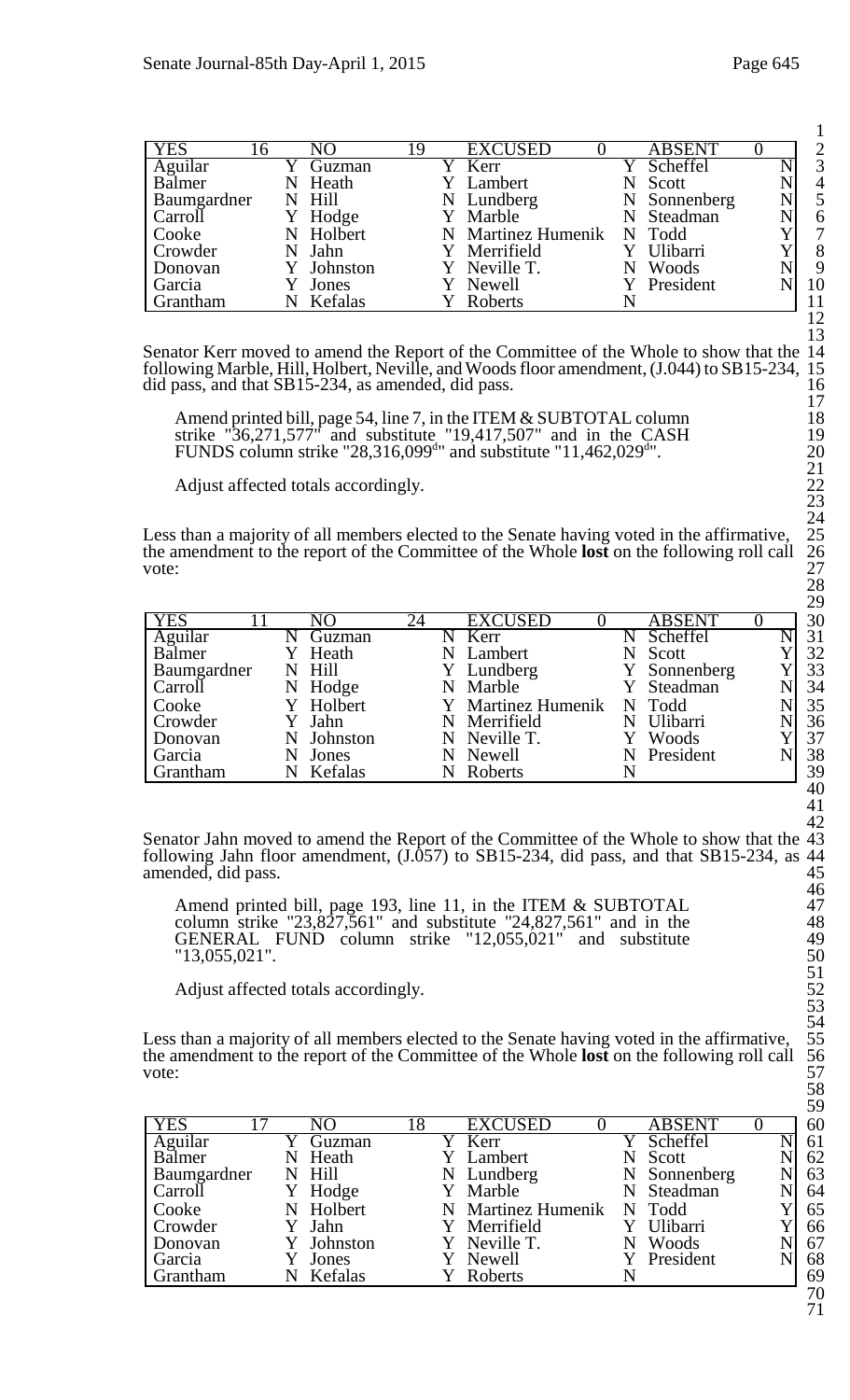Senator Jahn moved to amend the Report of the Committee of the Whole to show that the 1 following Jahn floor amendment,  $(1.058)$  to SB15-234, did pass, and that SB15-234, as amended, did pass.

Amend printed bill, page 193, line 11, in the ITEM & SUBTOTAL 5 column strike " $23,827,561$ " and substitute " $24,557,561$ " and in the 6 GENERAL FUND column strike "12,055,021" and substitute 7 "12,785,021". 8

Adjust affected totals accordingly.

Less than a majority of all members elected to the Senate having voted in the affirmative, 13 the amendment to the report of the Committee of the Whole **lost** on the following roll call 14 the amendment to the report of the Committee of the Whole **lost** on the following roll call 14<br>vote: vote:  $15$ 

|                             |    |            |    |                    |               |  | . . |
|-----------------------------|----|------------|----|--------------------|---------------|--|-----|
| <b>YES</b>                  |    | NO         | l8 | <b>EXCUSED</b>     | <b>ABSENT</b> |  | 18  |
| $\overline{\text{Aguilar}}$ |    | Guzman     |    | Kerr               | Scheffel      |  | 19  |
| Balmer                      | N  | Heath      |    | Y Lambert          | Scott         |  | 20  |
| Baumgardner                 |    | N Hill     |    | N Lundberg         | N Sonnenberg  |  | 21  |
| Carroll                     |    | Y Hodge    |    | Y Marble           | N Steadman    |  | 22  |
| Cooke                       |    | N Holbert  |    | N Martinez Humenik | N Todd        |  | 23  |
| Crowder                     |    | Jahn       |    | Y Merrifield       | Ulibarri      |  | 24  |
| Donovan                     |    | Y Johnston |    | Y Neville T.       | Woods         |  | 25  |
| Garcia                      |    | Jones      |    | Y Newell           | President     |  | 26  |
| Grantham                    | N. | Kefalas    |    | Roberts            |               |  | 27  |

Senator Kefalas moved to amend the Report of the Committee of the Whole to show that the 30 following Kefalas floor amendment,  $(J.\overline{0}24)$  to SB15-234, did pass, and that SB15-234, as amended, did pass.

Amend printed bill, page 214, line 7, in the ITEM  $&$  SUBTOTAL column strike "21,161,622" and substitute "21,311,622" and in the GENERAL FUND column strike "11,153,870" and substitute 36 "11,303,870". 37

Adjust affected totals accordingly.

Less than a majority of all members elected to the Senate having voted in the affirmative, the amendment to the report of the Committee of the Whole **lost** on the following roll call 43 vote: vote:  $44$ 

| <b>YES</b>     | 16 | NΟ        | 19 | <b>EXCUSED</b>     | <b>ABSENT</b> |  | 47 |
|----------------|----|-----------|----|--------------------|---------------|--|----|
| Aguilar        |    | Guzman    |    | Kerr               | Scheffel      |  | 48 |
| Balmer         | N  | Heath     |    | Y Lambert          | Scott         |  | 49 |
| Baumgardner    |    | N Hill    |    | N Lundberg         | N Sonnenberg  |  | 50 |
| Carroll        | Y  | Hodge     |    | Y Marble           | N Steadman    |  | 51 |
| Cooke          |    | N Holbert |    | N Martinez Humenik | N Todd        |  | 52 |
| <b>Crowder</b> | N  | Jahn      |    | Y Merrifield       | Ulibarri      |  | 53 |
| Donovan        |    | Johnston  |    | Y Neville T.       | Woods         |  | 54 |
| Garcia         |    | Jones     |    | Y Newell           | Y President   |  | 55 |
| Grantham       |    | Kefalas   |    | Roberts            |               |  | 56 |

Senator Todd moved to amend the Report of the Committee of the Whole to show that the 59 following Todd floor amendment, (J.021) to SB15-234, did pass, and that SB15-234, as 60 amended, did pass.

Amend printed bill, page 215, line 11, in the ITEM & SUBTOTAL 63 column strike "593,302" and substitute "595,702" and in the GENERAL 64 FUND column strike "593,302" and substitute "595,702". 65

Page 215, line 13, in the ITEM & SUBTOTAL column strike 67 " $14,165,717$ " and substitute " $14,297,643$ " and in the GENERAL FUND 68  $^{\circ}14,165,717^{\circ}$  and substitute "14,297,643" and in the GENERAL FUND 68<br>column strike "9,267,702" and substitute "9,399,628". 69

Adjust affected totals accordingly.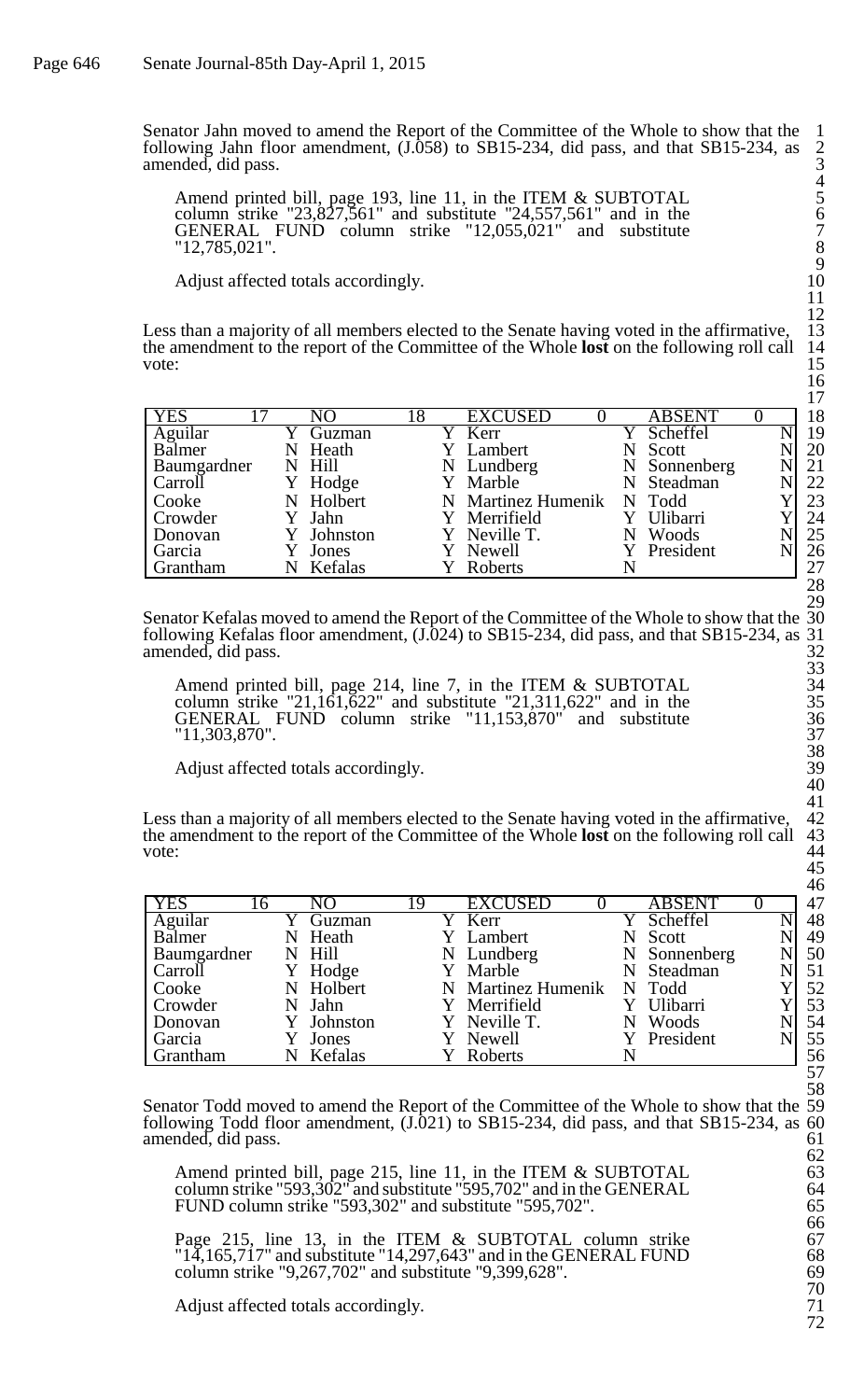Less than a majority of all members elected to the Senate having voted in the affirmative, the amendment to the report of the Committee of the Whole **lost** on the following roll call 3 vote: 4

|                 |   |           |    |                           |                 |  | $\checkmark$ |
|-----------------|---|-----------|----|---------------------------|-----------------|--|--------------|
| <b>YES</b>      | რ |           | 19 | <b>EXCUSED</b>            | <b>ABSENT</b>   |  | 7            |
| Aguilar         |   | Guzman    |    | Y Kerr                    | Scheffel        |  | 8            |
| <b>Balmer</b>   | N | Heath     |    | Y Lambert                 | Scott           |  | 9            |
| Baumgardner     |   | N Hill    |    | N Lundberg                | N Sonnenberg    |  | 10           |
| Carroll         |   | Y Hodge   |    | Y Marble                  | N Steadman      |  | 11           |
| Cooke           |   | N Holbert |    | N Martinez Humenik N Todd |                 |  | 12           |
| Crowder         |   | Jahn      |    | Y Merrifield              | <b>Ulibarri</b> |  | 13           |
| Donovan         |   | Johnston  |    | Y Neville T.              | Woods           |  | 14           |
| Garcia          |   | Jones     |    | Y Newell                  | Y President     |  | 15           |
| <b>Grantham</b> |   | Kefalas   |    | Roberts                   |                 |  | 16           |

Senators Todd and Heath moved to amend the Report of the Committee of the Whole to show 19 that the following Todd and Heath floor amendment, (J.025) to SB15-234, did pass, and that 20 SB15-234, as amended, did pass. 21

Amend printed bill, page 258, line 5, in the ITEM & SUBTOTAL 23 column insert "1,840,778" and in the TOTAL column strike "1,840,778". 24

Page 258, line 6, in the ITEM & SUBTOTAL column insert "(25.8 26 FTE)" and in the TOTAL column strike "(25.8 FTE)". 27

Page 258, after line 6 insert: 29

| <b>GENERAL</b> | ັ        |
|----------------|----------|
| FI IND         | າາ<br>ΩŹ |
| ۲IJ            | 33       |
|                |          |

| "Colorado Pay Equity |        |               | ر. ر<br>36 |
|----------------------|--------|---------------|------------|
| Commission           | 33,126 | 33,126        | 37         |
|                      |        | $(0.5$ FTE)". | 38         |

Page 258, before line 7, in the TOTAL column insert "1,873,904". 40

Adjust affected totals accordingly. 42

Less than a majority of all members elected to the Senate having voted in the affirmative, 45 the amendment to the report of the Committee of the Whole **lost** on the following roll call 46 vote:  $47$ 

| <b>YES</b>      | .6 | NΩ         | 19 | <b>EXCUSED</b>     |   | <b>ABSENT</b>     |  | 50 |
|-----------------|----|------------|----|--------------------|---|-------------------|--|----|
| Aguilar         |    | Guzman     |    | Kerr               |   | Scheffel          |  | 51 |
| Balmer          | N  | Heath      |    | Lambert            |   | Scott             |  | 52 |
| Baumgardner     |    | N Hill     |    | N Lundberg         | N | <b>Sonnenberg</b> |  | 53 |
| Carroll         |    | Hodge      |    | Y Marble           |   | Steadman          |  | 54 |
| Cooke           |    | N Holbert  |    | N Martinez Humenik |   | N Todd            |  | 55 |
| <b>Crowder</b>  |    | Jahn       |    | Y Merrifield       |   | Ulibarri          |  | 56 |
| Donovan         |    | Y Johnston |    | Y Neville T.       |   | Woods             |  | 57 |
| Garcia          |    | Jones      |    | Y Newell           |   | Y President       |  | 58 |
| <b>Grantham</b> |    | Kefalas    |    | Roberts            |   |                   |  | 59 |

Senator Kefalas moved to amend the Report of the Committee of the Whole to show that the 62 following Kefalas floor amendment,  $(J.013)$  to SB15-234, did pass, and that SB15-234, as 63 amended, did pass. amended, did pass.

Amend printed bill, page 286, line 6, in the ITEM & SUBTOTAL 66 column strike " $15,672,633$ " and substitute " $19,072,633$ " and in the 67 GENERAL FUND column strike "8,200,000" and substitute 68 "11,600,000". 69

Adjust affected totals accordingly.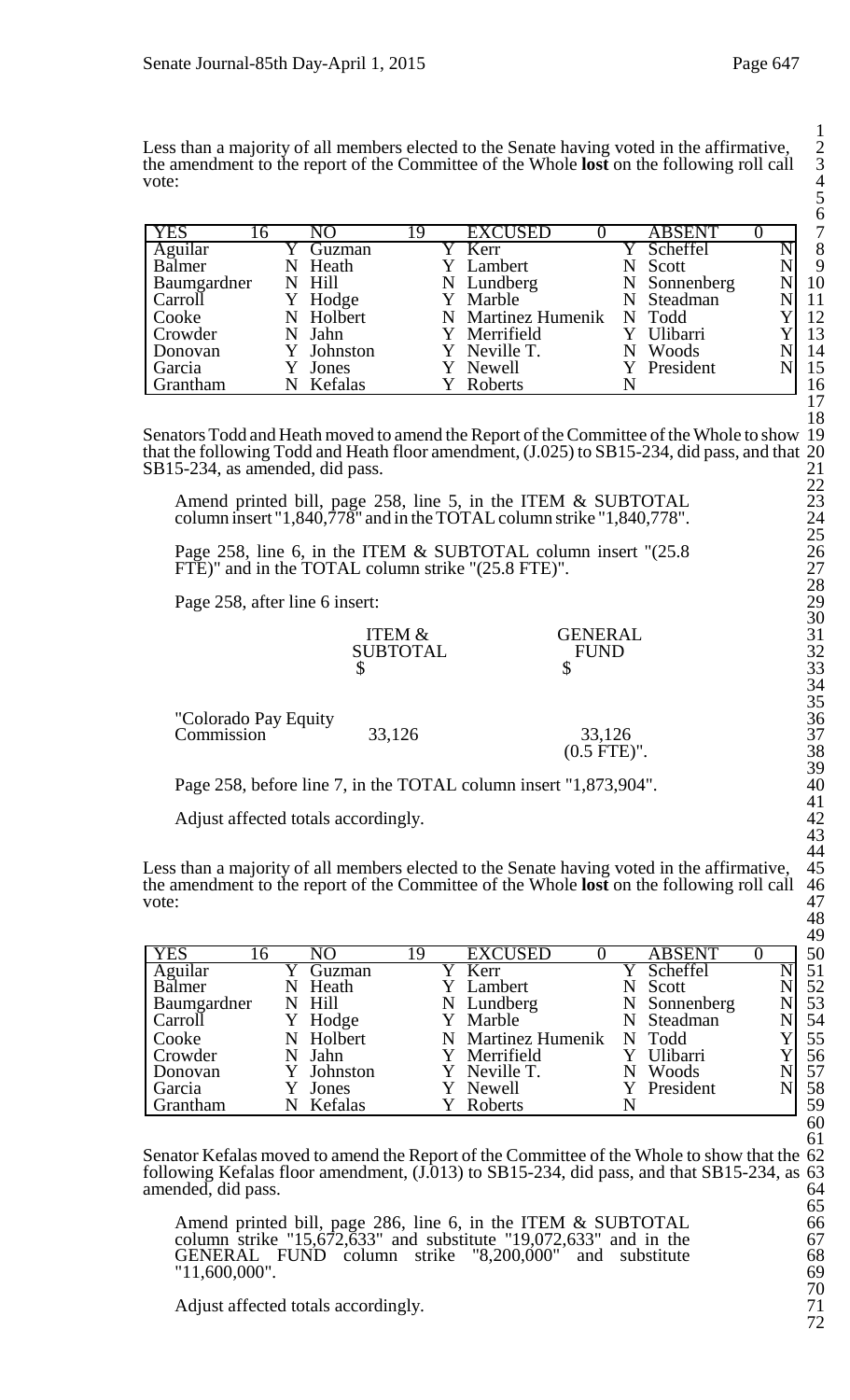Less than a majority of all members elected to the Senate having voted in the affirmative, the amendment to the report of the Committee of the Whole **lost** on the following roll call 3 vote: 4

| <b>YES</b>                  | .6 | NO         | 19 | <b>EXCUSED</b>     | <b>ABSENT</b> | 7  |
|-----------------------------|----|------------|----|--------------------|---------------|----|
| $\overline{\text{Aguilar}}$ |    | Guzman     |    | Kerr               | Scheffel      | 8  |
| Balmer                      | N  | Heath      |    | Y Lambert          | Scott         | 9  |
| Baumgardner                 |    | N Hill     |    | N Lundberg         | N Sonnenberg  | 10 |
| Carroll                     |    | Hodge      |    | Y Marble           | N Steadman    | 11 |
| Cooke                       | N  | Holbert    |    | N Martinez Humenik | N Todd        | 12 |
| Crowder                     |    | Jahn       |    | Y Merrifield       | Ulibarri      | 13 |
| Donovan                     |    | Y Johnston |    | Y Neville T.       | Woods         | 14 |
| Garcia                      |    | Jones      |    | Y Newell           | Y President   | 15 |
| <b>Grantham</b>             |    | Kefalas    |    | Roberts            |               | 16 |

Senator Jones moved to amend the Report of the Committee of the Whole to show that the 19 following Jones floor amendment, (J.039) to SB15-234, did pass, and that SB15-234, as 20 amended, did pass. 21

Amend printed bill, page 312, line 4, in the ITEM & SUBTOTAL 23 column strike " $10,128,579$ " and substitute " $11,027,179$ " and in the 24 CASH FUNDS column strike  $"10,128,579"$  and substitute 25 "11,027,179a ". 26

Page 312, line 5, in the CASH FUNDS column, strike "(108.3 FTE)" and 28 substitute " $(118.3 \text{ FTE})$ ". 29

Adjust affected totals accordingly. 31

Page 313, line 7, strike "\$5,730,450" and substitute "\$6,629,050". 33

Less than a majority of all members elected to the Senate having voted in the affirmative, 36 the amendment to the report of the Committee of the Whole **lost** on the following roll call 37 vote:  $38$ 

| <b>YES</b>  | 16 | NO         | 19 | <b>EXCUSED</b>     |   | <b>ABSENT</b> |  | 41 |
|-------------|----|------------|----|--------------------|---|---------------|--|----|
| Aguilar     |    | Guzman     |    | Y Kerr             |   | Y Scheffel    |  | 42 |
| Balmer      |    | Heath      |    | Y Lambert          |   | Scott         |  | 43 |
| Baumgardner |    | N Hill     |    | N Lundberg         |   | N Sonnenberg  |  | 44 |
| Carroll     |    | Y Hodge    |    | Y Marble           |   | N Steadman    |  | 45 |
| Cooke       |    | N Holbert  |    | N Martinez Humenik |   | N Todd        |  | 46 |
| Crowder     |    | Jahn       |    | Y Merrifield       |   | Ulibarri      |  | 47 |
| Donovan     |    | Y Johnston |    | Y Neville T.       | N | Woods         |  | 48 |
| Garcia      |    | Jones      |    | Newell             |   | President     |  | 49 |
| Grantham    |    | N Kefalas  |    | Roberts            |   |               |  | 50 |

Senator Jones moved to amend the Report of the Committee of the Whole to show that the 53 following Scott, Baumgardner, and Sonnenberg floor amendment, (J.053) to SB15-234, did 54 pass, and that SB15-234, as amended, did pass. 55

Amend printed bill, page 304, line 8, in the ITEM & SUBTOTAL 57 column strike " $12,872,236$ " and substitute " $12,761,256$ " and in the 58 CASH FUNDS column strike "8,583,619<sup>b</sup>" and substitute "8,472,639<sup>b</sup>"

Page 304, line 9, in the ITEM & SUBTOTAL column strike "208,790" 61 and substitute "206,672" and in the CASH FUNDS column strike 62 " $143,848$ <sup>b"</sup> and substitute " $141,730$ <sup>b"</sup>. 63

Page 304, line 11, in the ITEM & SUBTOTAL column strike 65 "4,674,630" and substitute "4,632,287" and in the CASH FUNDS 66 column strike " $3,226,274$ <sup>b"</sup> and substitute " $3,183,931$ <sup>b"</sup>. 67

Page 304, line 14, in the ITEM & SUBTOTAL column strike 69 "4,515,192" and substitute "4,474,293" and in the CASH FUNDS 70 column strike " $3,116,232$ <sup>b"</sup> and substitute " $3,075,333$ <sup>b"</sup>.  $71$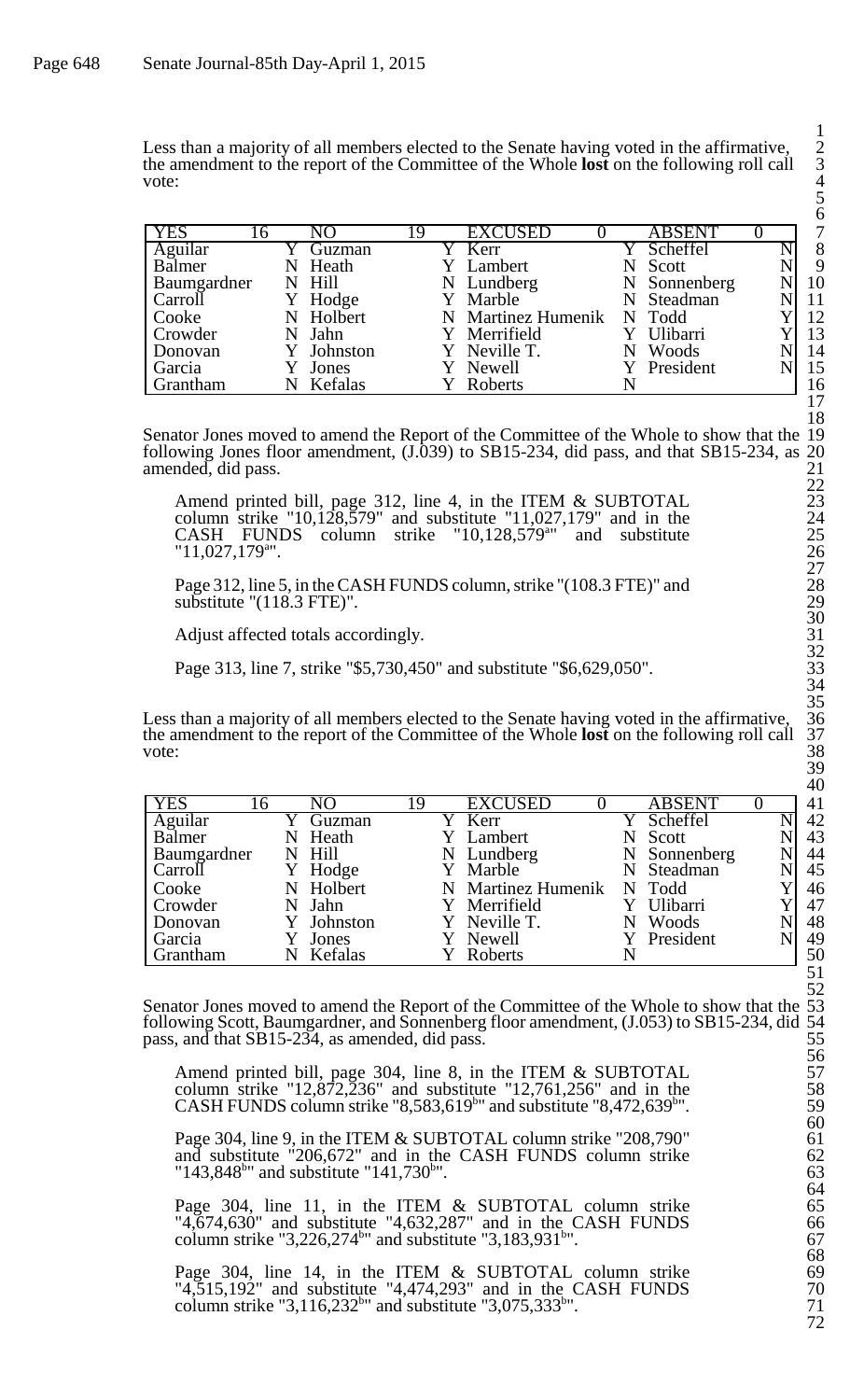Page 305, line 11, in the ITEM & SUBTOTAL column strike 1 "3,833,123" and substitute "3,823,123" and in the CASH FUNDS 2 column strike " $3,475,199$ <sup>b"</sup> and substitute " $3,465,199$ <sup>b"</sup>.

Page 305, line 14, in the ITEM & SUBTOTAL column strike 5  $"1,346,896"$  and substitute  $"1,303,663"$  and in the CASH FUNDS 6 column strike "718,125<sup>b</sup>" and substitute "674,892<sup>b</sup>".  $7 \frac{1}{2}$ 

Adjust affected totals accordingly.

Page 306, line 12, strike "\$1,571,578" and substitute "\$1,392,962".

Page 312, line 4, in the ITEM & SUBTOTAL column strike 13 "10,128,579" and substitute "8,609,989" and in the CASH FUNDS 14 column strike "10,128,579a " and substitute "8,609,989a ". 15

Page 312, line 5, strike "(108.3 FTE)" and substitute "(94.3 FTE)".

Adjust affected totals accordingly.

Page 313, line 7, strike " \$5,730,450" and substitute "\$5,397,957" and 21 strike " $$4,398,129$ " and substitute " $$3,212,032$ ".

Page 326, line 11, strike "\$12,998,172" and substitute "\$11,633,459".

Senate in recess. Senate reconvened.

Less than a majority of all members elected to the Senate having voted in the affirmative, the amendment to the report of the Committee of the Whole was **lost** on the following roll call vote: call vote:  $36$ 

| <b>YES</b>  |   | NO       | 27 |   | <b>EXCUSED</b>     |   | <b>ABSENT</b> |   | 39                 |
|-------------|---|----------|----|---|--------------------|---|---------------|---|--------------------|
| Aguilar     |   | Guzman   |    |   | N Kerr             |   | Scheffel      | N | 40                 |
| Balmer      | N | Heath    |    | N | Lambert            |   | Scott         |   | 41                 |
| Baumgardner |   | Y Hill   |    |   | Y Lundberg         |   | Y Sonnenberg  |   | 42                 |
| Carroll     | N | Hodge    |    |   | N Marble           |   | Steadman      |   | 43                 |
| Cooke       | N | Holbert  |    |   | N Martinez Humenik |   | N Todd        |   | 44                 |
| Crowder     | N | Jahn     |    |   | N Merrifield       |   | Ulibarri      |   | 45                 |
| Donovan     | N | Johnston |    |   | N Neville T.       |   | Woods         |   | 46                 |
| Garcia      | N | Jones    |    | N | Newell             | N | President     |   | 47                 |
| Grantham    | N | Kefalas  |    |   | Roberts            |   |               |   | 48                 |
|             |   |          |    |   |                    |   |               |   | $\Lambda$ $\Omega$ |

Senator Jones moved to amend the Report of the Committee of the Whole to show that the 51 following Jones floor amendment,  $(J.071)$  to SB15-234, did pass, and that SB15-234, as amended, did pass.

Amend printed bill, page 364, line 8, in the ITEM & SUBTOTAL 55 column strike "8,264,588" and substitute "8,512,179" and in the CASH  $56$ FUNDS column strike "6,954,253<sup>a</sup>" and substitute "7,201,844<sup>a</sup>  $\cdot$  57

Page 364, line 9, in the CASH FUNDS column strike "(83.8 FTE)" and 59 substitute " $(87.8 \text{ FTE})$ ". 60

Page 364, line 10, in the ITEM & SUBTOTAL column strike "376,908" 62<br>and substitute "792,708" and in the CASH FUNDS column strike 63 and substitute "792,708" and in the CASH FUNDS column strike 63 "327,994<sup>a</sup>" and substitute "743,794<sup>a</sup>". 64

Adjust affected totals accordingly.

Page 365, line 5, strike "\$7,232,247" and substitute "\$7,895,638".

Less than a majority of all members elected to the Senate having voted in the affirmative, the amendment to the report of the Committee of the Whole **lost** on the following roll call 72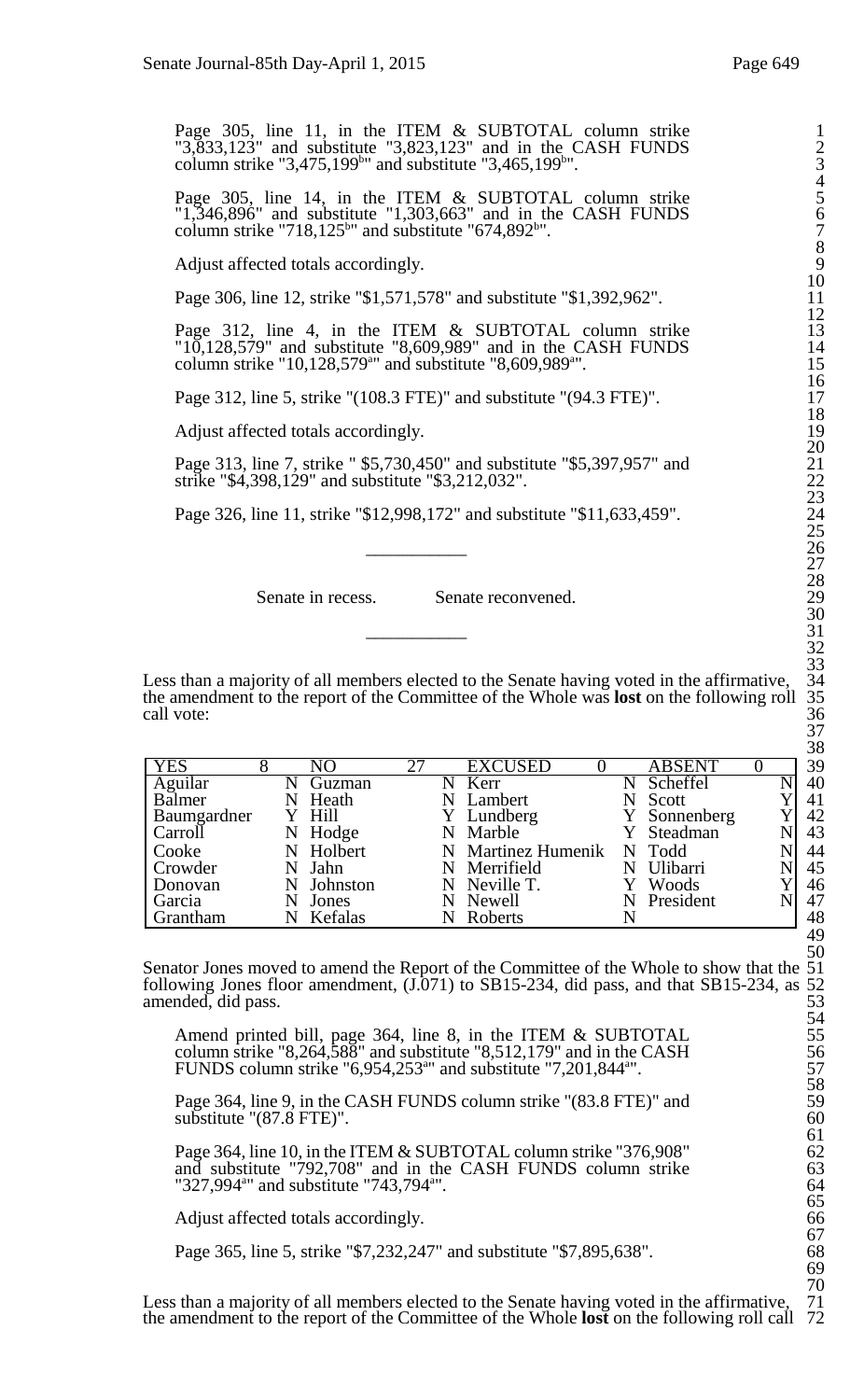| vote: |
|-------|
|       |

| <b>YES</b>        | .6 | NΟ         | 19 | <b>EXCUSED</b>     |   | <b>ABSENT</b> |   | $\overline{4}$ |
|-------------------|----|------------|----|--------------------|---|---------------|---|----------------|
| Aguilar<br>Balmer |    | Guzman     |    | Kerr               |   | Scheffel      | N | 5              |
|                   |    | N Heath    |    | Lambert            |   | Scott         |   | 6              |
| Baumgardner       |    | N Hill     |    | N Lundberg         | N | Sonnenberg    | N | 7              |
| Carroll           |    | Y Hodge    |    | Y Marble           |   | Steadman      |   | 8              |
| Cooke             |    | N Holbert  |    | N Martinez Humenik |   | N Todd        |   | 9              |
| Crowder           |    | N Jahn     |    | Y Merrifield       |   | Ulibarri      |   | 10             |
| Donovan           |    | Y Johnston |    | Y Neville T.       |   | Woods         |   | 11             |
| Garcia            |    | Jones      |    | Newell             |   | President     |   | 12             |
| Grantham          |    | Kefalas    |    | Roberts            |   |               |   | 13             |

Senator Aguilar moved to amend the Report of the Committee of the Whole to show that the 16 following Aguilar floor amendment, (J.073) to SB15-234, did pass, and that SB15-234, as 17 amended, did pass. 18

Amend printed bill, page 388, line 7, in the ITEM & SUBTOTAL 20 column strike "2,477,603" and substitute "2,747,603" and in the  $21$ GENERAL FUND column strike "1,602,762" and substitute 22 "1,872,762". 23

Adjust affected totals accordingly.

Less than a majority of all members elected to the Senate having voted in the affirmative, the amendment to the report of the Committee of the Whole **lost** on the following roll call 29 vote:  $30$ 

|                 |          |            |    |                    |               | $\tilde{\phantom{a}}$ |
|-----------------|----------|------------|----|--------------------|---------------|-----------------------|
| <b>YES</b>      | <b>b</b> | NO         | 19 | <b>EXCUSED</b>     | <b>ABSENT</b> | 33                    |
| Aguilar         |          | Guzman     |    | Y Kerr             | Scheffel      | 34                    |
| Balmer          | N        | Heath      |    | Y Lambert          | Scott         | 35                    |
| Baumgardner     |          | N Hill     |    | N Lundberg         | N Sonnenberg  | 36                    |
| Carroll         |          | Hodge      |    | Y Marble           | N Steadman    | 37                    |
| Cooke           | N        | Holbert    |    | N Martinez Humenik | N Todd        | 38                    |
| Crowder         |          | Jahn       |    | Y Merrifield       | Y Ulibarri    | 39                    |
| Donovan         |          | Y Johnston |    | Y Neville T.       | Woods         | 40                    |
| Garcia          |          | Jones      |    | Y Newell           | Y President   | 41                    |
| <b>Grantham</b> |          | Kefalas    |    | Roberts            |               | 42                    |

Senator Hodge moved to amend the Report of the Committee of the Whole to show that the 45 following Hodge floor amendment, (J.066) to SB15-234, did pass, and that SB15-234, as 46 amended, did pass. 47

Amend printed bill, page 389, line 5, in the ITEM & SUBTOTAL 49 column strike "4,812,226" and substitute "9,812,226" and in the  $50$ GENERAL FUND column strike "1,223,326" and substitute 51 "6,223,326". 52

Adjust affected totals accordingly.

Less than a majority of all members elected to the Senate having voted in the affirmative, the amendment to the report of the Committee of the Whole **lost** on the following roll call vote: vote:  $59$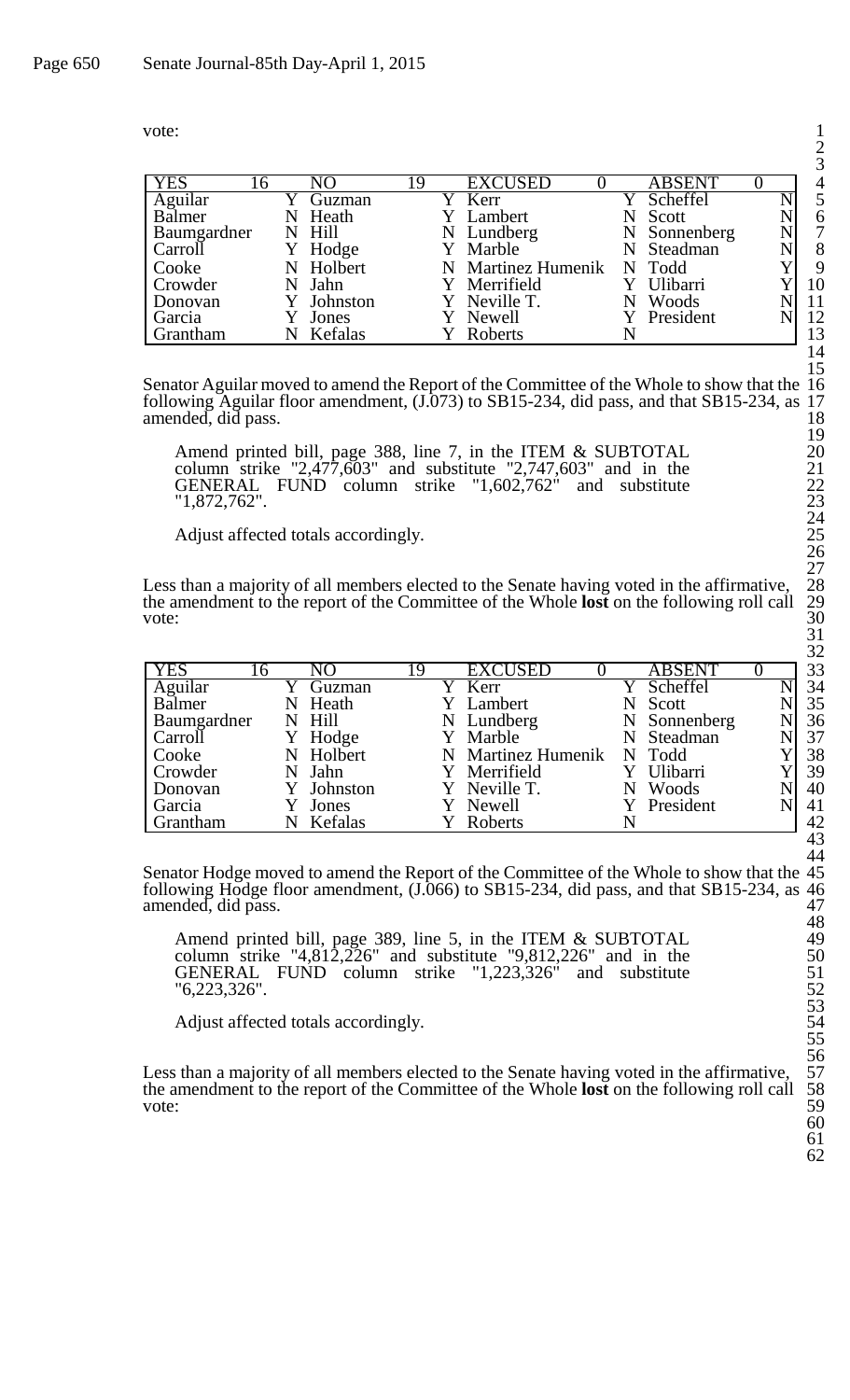| <b>YES</b>  | 16 | NО         | 19 | <b>EXCUSED</b>            |   | <b>ABSENT</b> |   |                |
|-------------|----|------------|----|---------------------------|---|---------------|---|----------------|
| Aguilar     |    | Guzman     |    | Y Kerr                    |   | Y Scheffel    | N | $\overline{2}$ |
| Balmer      | N  | Heath      |    | Y Lambert                 |   | Scott         |   | 3              |
| Baumgardner |    | N Hill     |    | N Lundberg                |   | N Sonnenberg  | N |                |
| Carroll     |    | Y Hodge    |    | Y Marble                  |   | N Steadman    |   |                |
| Cooke       |    | N Holbert  |    | N Martinez Humenik N Todd |   |               |   |                |
| Crowder     | N  | Jahn       |    | Y Merrifield              |   | Y Ulibarri    |   |                |
| Donovan     |    | Y Johnston |    | Y Neville T.              | N | Woods         |   |                |
| Garcia      |    | Jones      |    | Y Newell                  |   | Y President   |   | 9              |
| Grantham    |    | Kefalas    |    | Roberts                   |   |               |   | 10             |

Senator Garcia moved to amend the Report of the Committee of the Whole to show that the 13 following Garcia floor amendment, (J.019) to SB15-234, did pass, and that SB15-234, as 14 amended, did pass. 15

Amend printed bill, page 438, strike lines 1 through 8. 17

Adjust affected totals accordingly. 19

Renumber succeeding subsections accordingly. 21

Less than a majority of all members elected to the Senate having voted in the affirmative, 24 the amendment to the report of the Committee of the Whole **lost** on the following roll call 25 vote:  $26$ 

| <b>YES</b>  |   | NΩ         | 35 |   | <b>EXCUSED</b>     |   | <b>ABSENT</b> |  | 29 |
|-------------|---|------------|----|---|--------------------|---|---------------|--|----|
| Aguilar     |   | Guzman     |    |   | Kerr               |   | Scheffel      |  | 30 |
| Balmer      | N | Heath      |    | N | Lambert            |   | Scott         |  | 31 |
| Baumgardner |   | N Hill     |    |   | N Lundberg         |   | N Sonnenberg  |  | 32 |
| Carroll     |   | N Hodge    |    |   | N Marble           |   | Steadman      |  | 33 |
| Cooke       |   | N Holbert  |    |   | N Martinez Humenik |   | N Todd        |  | 34 |
| Crowder     |   | N Jahn     |    |   | N Merrifield       |   | Ulibarri      |  | 35 |
| Donovan     |   | N Johnston |    |   | N Neville T.       |   | Woods         |  | 36 |
| Garcia      |   | Jones      |    |   | N Newell           | N | President     |  | 37 |
| Grantham    |   | N Kefalas  |    |   | Roberts            |   |               |  | 38 |

Senator Donovan moved to amend the Report of the Committee of the Whole to show that 41 the following Donovan floor amendment, (J.003) to SB15-234, did pass, and that SB15-234, 42 as amended, did pass. 43

Amend printed bill, page 441, after line 6 insert: 45

|                  | <b>ITEM &amp;</b> | GENERAL     | TV<br>47 |
|------------------|-------------------|-------------|----------|
|                  | <b>SUBTOTAL</b>   | <b>FUND</b> | 48       |
|                  |                   |             | 49       |
|                  |                   |             | 50       |
|                  |                   |             | 51       |
| "Rural Broadband |                   |             | 52       |
| Development      | 5,000,000         | 5,000,000". | 53       |
|                  |                   |             | 51       |

Adjust affected totals accordingly. 55

Less than a majority of all members elected to the Senate having voted in the affirmative, 58 the amendment to the report of the Committee of the Whole **lost** on the following roll call 59 vote:  $\qquad \qquad 60$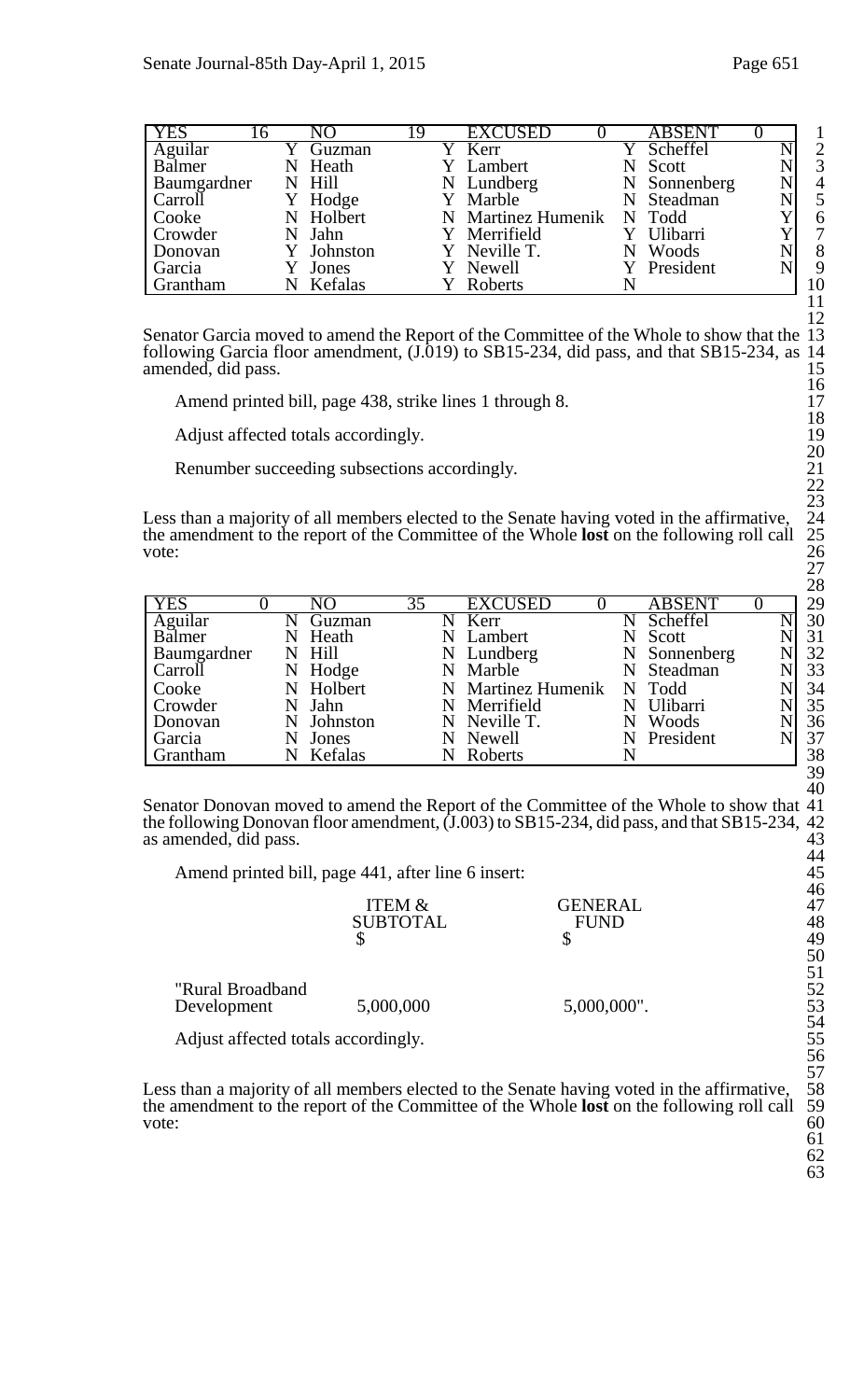| <b>YES</b>        | 16 | NΟ         | 19 | <b>EXCUSED</b>     | <b>ABSENT</b> |  |
|-------------------|----|------------|----|--------------------|---------------|--|
| Aguilar<br>Balmer |    | Guzman     |    | Kerr               | Scheffel      |  |
|                   |    | Heath      |    | Lambert            | Scott         |  |
| Baumgardner       |    | N Hill     |    | N Lundberg         | Sonnenberg    |  |
| Carroll           |    | Y Hodge    |    | Y Marble           | Steadman      |  |
| Cooke             |    | Holbert    |    | N Martinez Humenik | N Todd        |  |
| Crowder           |    | N Jahn     |    | Y Merrifield       | Ulibarri      |  |
| Donovan           |    | Y Johnston |    | Y Neville T.       | Woods         |  |
| Garcia            |    | Jones      |    | Y Newell           | Y President   |  |
| Grantham          |    | Kefalas    |    | Roberts            |               |  |

Senator Jones moved to amend the Report of the Committee of the Whole to show that the following Jones floor amendment,  $(J.048)$  to SB15-234, did pass, and that SB15-234, as amended, did pass.

Amend printed bill, page 476, line 15 strike "**ENTERPRISE**" and 17 substitute "ENTERPRISE<sup>75</sup>". <sup>18</sup>

Page 479, after line 6 insert:

**TROOTNOTES** -- The following statement is referenced to the numbered footnotes throughout section 2.

75 Department of Transportation, High Performance Transportation Enterprise -- It is the intent of the 26 General Assembly that the High Performance Transportation Enterprise processes and practices, 28 including procurement, be as transparent as possible."

Less than a majority of all members elected to the Senate having voted in the affirmative, the amendment to the report of the Committee of the Whole **lost** on the following roll call 34 vote:  $35$ 

| <b>YES</b>  | 16 | NO         | 19 | <b>EXCUSED</b>     | <b>ABSENT</b> |   |
|-------------|----|------------|----|--------------------|---------------|---|
| Aguilar     |    | Guzman     |    | Y Kerr             | Scheffel      | N |
| Balmer      |    | N Heath    |    | Y Lambert          | Scott         |   |
| Baumgardner |    | N Hill     |    | N Lundberg         | N Sonnenberg  |   |
| Carroll     |    | Y Hodge    |    | Y Marble           | N Steadman    |   |
| Cooke       |    | N Holbert  |    | N Martinez Humenik | N Todd        |   |
| Crowder     |    | N Jahn     |    | Y Merrifield       | Ulibarri      |   |
| Donovan     |    | Y Johnston |    | Y Neville T.       | Woods         |   |
| Garcia      |    | Jones      |    | Y Newell           | Y President   |   |
| Grantham    | N  | Kefalas    |    | Roberts            |               |   |

Senator Garcia moved to amend the Report of the Committee of the Whole to show that the 50 following Garcia and Crowder floor amendment, (J.056) to SB15-234, did pass, and that 51  $SB15-234$ , as amended, did pass.  $52$ 

Amend printed bill, page 478, after line 13 insert: 54

|                                    | <b>TOTAL</b> | <b>GENERAL</b> | 56 |
|------------------------------------|--------------|----------------|----|
|                                    |              | <b>FUND</b>    | 57 |
|                                    |              |                | 58 |
|                                    |              |                | 59 |
|                                    |              |                | 60 |
| "(7) SOUTHWEST                     |              |                | 61 |
| <b>CHIEF RAIL LINE</b> $1,500,000$ |              | 1,500,000".    | 62 |
|                                    |              |                | 62 |

Adjust affected totals accordingly. 64

Less than a majority of all members elected to the Senate having voted in the affirmative, 67 the amendment to the report of the Committee of the Whole **lost** on the following roll call 68 vote:  $\qquad \qquad 69$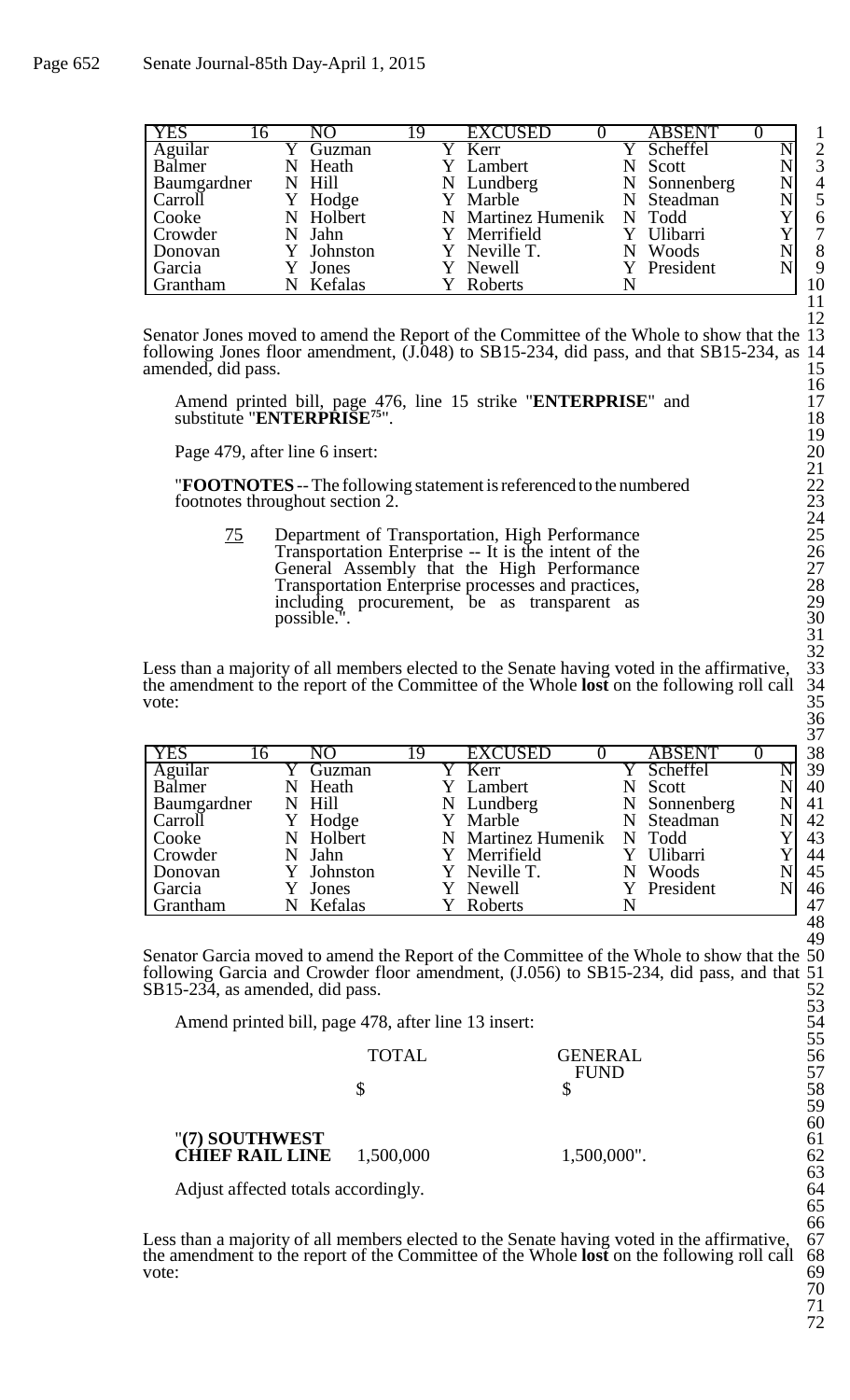| Page 653 |  |
|----------|--|
|          |  |

| <b>YES</b>        |  | NO        | 18 | <b>EXCUSED</b>            | <b>ABSENT</b> |  |                |
|-------------------|--|-----------|----|---------------------------|---------------|--|----------------|
| Aguilar<br>Balmer |  | Guzman    |    | Y Kerr                    | Scheffel      |  | $\overline{2}$ |
|                   |  | Heath     |    | Y Lambert                 | Scott         |  | 3              |
| Baumgardner       |  | N Hill    |    | N Lundberg                | N Sonnenberg  |  | $\overline{4}$ |
| Carroll           |  | Hodge     |    | Y Marble                  | N Steadman    |  | 5              |
| Cooke             |  | N Holbert |    | N Martinez Humenik N Todd |               |  | 6              |
| Crowder           |  | Jahn      |    | Y Merrifield              | Ulibarri      |  | $\overline{7}$ |
| Donovan           |  | Johnston  |    | Y Neville T.              | Woods         |  | 8              |
| Garcia            |  | Jones     |    | Y Newell                  | Y President   |  | 9              |
| Grantham          |  | Kefalas   |    | Roberts                   |               |  | 10             |

Senators Kerr and Merrifield moved to amend the Report of the Committee of the Whole to 13 show that the following Kerr and Merrifield floor amendment, (J.012) to SB15-234, did pass, 14 and that  $SB15-234$ , as amended, did pass. 15

Amend printed bill page 478, after line 13 insert: 17

|                 | <b>TOTAL</b> | <b>GENERAL</b> | 1 O<br>19     |
|-----------------|--------------|----------------|---------------|
|                 |              | <b>FUND</b>    | 20            |
|                 |              |                | 21            |
|                 |              |                | 22            |
|                 |              |                | 23            |
| "(7) STATE BIKE |              |                | 24            |
| <b>PATHS</b>    | 700,000      | 700,000".      | 25            |
|                 |              |                | $\sim$ $\sim$ |

Adjust affected totals accordingly. 27

Less than a majority of all members elected to the Senate having voted in the affirmative, 30 the amendment to the report of the Committee of the Whole **lost** on the following roll call 31 vote:  $32$ 

| <b>YES</b>        | 16 | NO            | 19 | <b>EXCUSED</b>          |   | <b>ABSENT</b> |  |
|-------------------|----|---------------|----|-------------------------|---|---------------|--|
| Aguilar<br>Balmer |    | Guzman        |    | Kerr                    |   | Scheffel      |  |
|                   | N  | Heath         |    | Lambert                 | N | Scott         |  |
| Baumgardner       |    | N Hill        |    | N Lundberg              | N | Sonnenberg    |  |
| Carroll           |    | Hodge         |    | Marble                  | N | Steadman      |  |
| Cooke             |    | Holbert       |    | <b>Martinez Humenik</b> |   | N Todd        |  |
| Crowder           |    | Jahn          |    | Merrifield              |   | Ulibarri      |  |
| Donovan           |    | Johnston      |    | Neville T.              |   | Woods         |  |
| Garcia            |    | Jones         |    | Newell                  |   | President     |  |
| <b>Grantham</b>   |    | Kefalas<br>N. |    | Roberts                 |   |               |  |
|                   |    |               |    |                         |   |               |  |
|                   |    |               |    |                         |   |               |  |

# ADOPTION OF THE REPORT OF THE COMMITTEE OF THE WHOLE

On motion of Senator Holbert, the report of the Committee of the Whole was **adopted** on the following roll call vote:

| <b>YES</b><br>35 | NO        |  | <b>EXCUSED</b>      | <b>ABSENT</b> |  |
|------------------|-----------|--|---------------------|---------------|--|
| Aguilar          | Guzman    |  | $\overline{Y}$ Kerr | Scheffel      |  |
| Balmer           | Heath     |  | Lambert             | Scott         |  |
| Baumgardner      | Y Hill    |  | Y Lundberg          | Y Sonnenberg  |  |
| Carroll          | Y Hodge   |  | Y Marble            | Y Steadman    |  |
| Cooke            | Y Holbert |  | Y Martinez Humenik  | Y Todd        |  |
| Crowder          | Y Jahn    |  | Y Merrifield        | Ulibarri      |  |
| Donovan          | Johnston  |  | Y Neville T.        | Woods         |  |
| Garcia           | Jones     |  | Y Newell            | Y President   |  |
| Grantham         | Kefalas   |  | Roberts             |               |  |